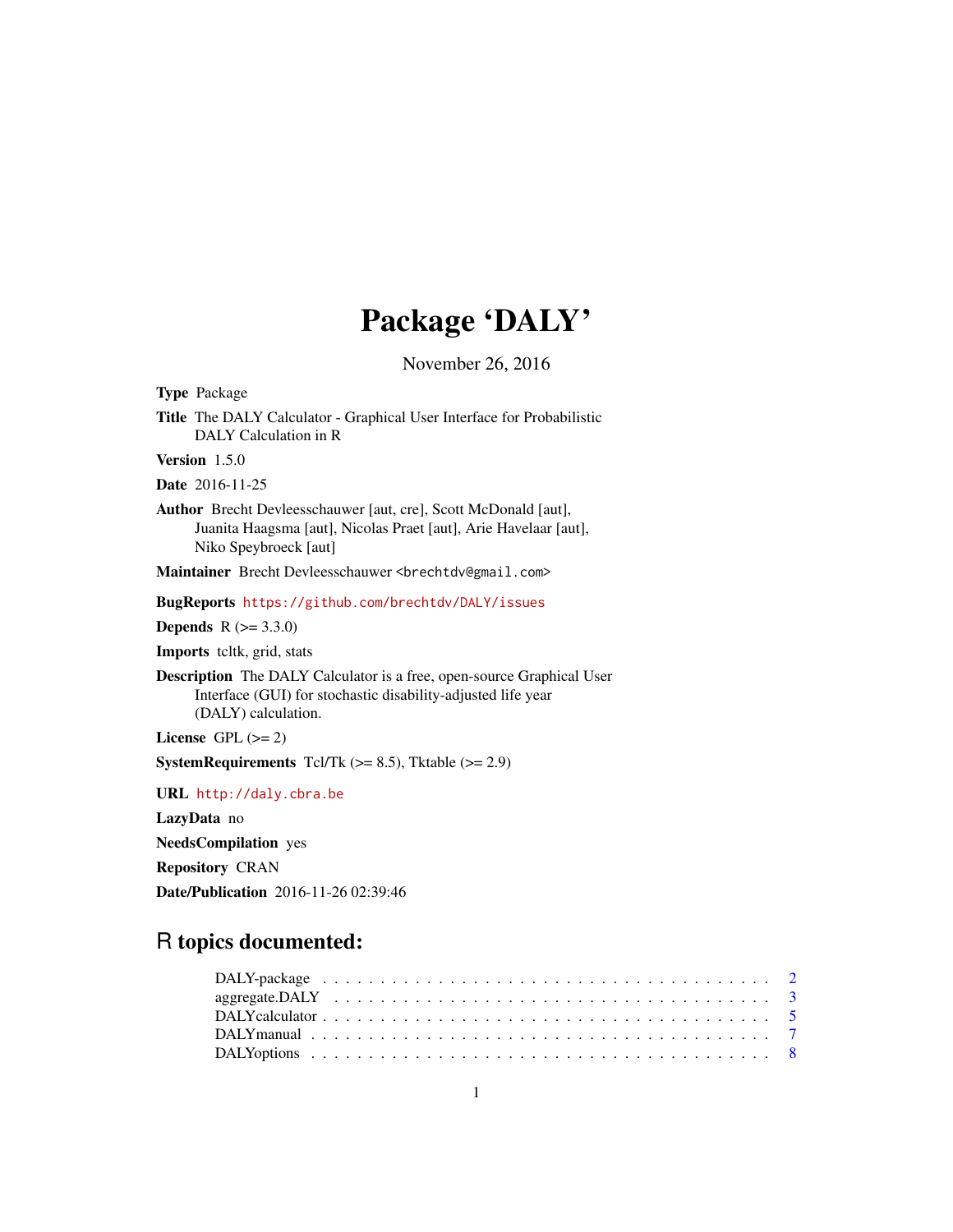<span id="page-1-0"></span>

|       | getDALY |    |
|-------|---------|----|
|       |         |    |
|       |         |    |
|       |         |    |
|       |         |    |
|       |         |    |
|       |         |    |
|       |         |    |
|       |         |    |
|       |         |    |
|       |         |    |
|       |         |    |
|       |         |    |
|       |         |    |
|       |         |    |
| Index |         | 33 |

| DALY-package | The DALY Calculator – Graphical User Interface for Probabilistic |
|--------------|------------------------------------------------------------------|
|              | DALY Calculation in R                                            |

# Description

The *DALY Calculator* is a free, open-source Graphical User Interface (GUI) for probabilistic disabilityadjusted life year (DALY) calculation, developed in the R environment for statistical computing.

The main goal of the *DALY Calculator* is to provide a flexible and easy-to-use tool for DALY calculation, and to promote consistency in the uncertainty analysis of DALYs.

# Details

| Package:            | <b>DALY</b>                               |
|---------------------|-------------------------------------------|
| Type:               | Package                                   |
| Version:            | 1.5.0                                     |
| Date:               | 2016-11-25                                |
| Depends:            | $R$ ( $> = 3.3.0$ )                       |
| License:            | $GPL (=2)$                                |
| SystemRequirements: | Tcl/Tk ( $>= 8.5$ ), Tktable ( $>= 2.9$ ) |
| URL:                | http://daly.cbra.be                       |
|                     |                                           |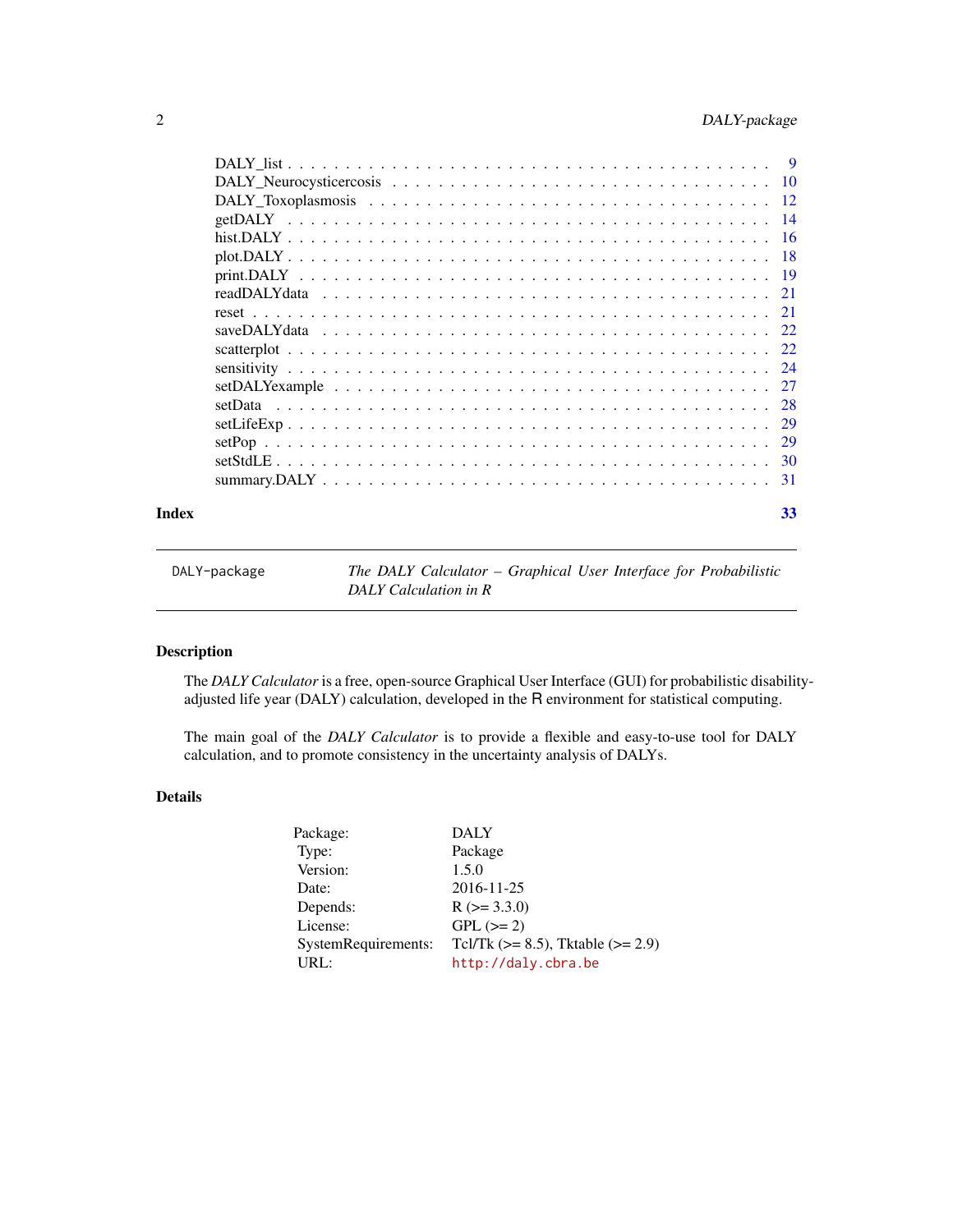#### <span id="page-2-0"></span>Author(s)

Brecht Devleesschauwer, Scott McDonald, Juanita Haagsma, Nicolas Praet, Arie Havelaar, Niko Speybroeck

Maintainer: <brechtdv@gmail.com>

#### References

- <http://daly.cbra.be>
- Devleesschauwer B, et al. (2014). Calculating Disability-Adjusted Life Years to quantify burden of disease. *International Journal of Public Health 59,* 565-569. [http://dx.doi.](http://dx.doi.org/10.1007/s00038-014-0552-z) [org/10.1007/s00038-014-0552-z](http://dx.doi.org/10.1007/s00038-014-0552-z)
- Murray CJL (1994). Quantifying the burden of disease: the technical basis for disabilityadjusted life years. *Bulletin of the World Health Organization 72,* 429-445.
- Praet N, et al. (2009). The disease burden of *Taenia solium* cysticercosis in Cameroon. *PLoS Neglected Tropical Diseases 3,* e406.
- Kortbeek LM, et al. (2009). Congenital toxoplasmosis and DALYs in the Netherlands. *Memorias de Instituto Oswaldo Cruz 104,* 370-373.

# See Also

[DALYcalculator](#page-4-1) (for a brief description of the *DALY Calculator*) [DALYmanual](#page-6-1) (for a more comprehensive overview)

<span id="page-2-1"></span>aggregate.DALY *Aggregate method for class 'DALY'*

# **Description**

Aggregate *DALY Calculator* output by outcome, age/sex class, or both.

#### Usage

```
## S3 method for class 'DALY'
aggregate(x, by = c("total", "class", "outcome"), ...)
```
## Arguments

| X       | Object of class 'DALY'                         |
|---------|------------------------------------------------|
| by      | Any of c("total", "outcome", "class")          |
| $\cdot$ | Additional arguments to be passed to aggregate |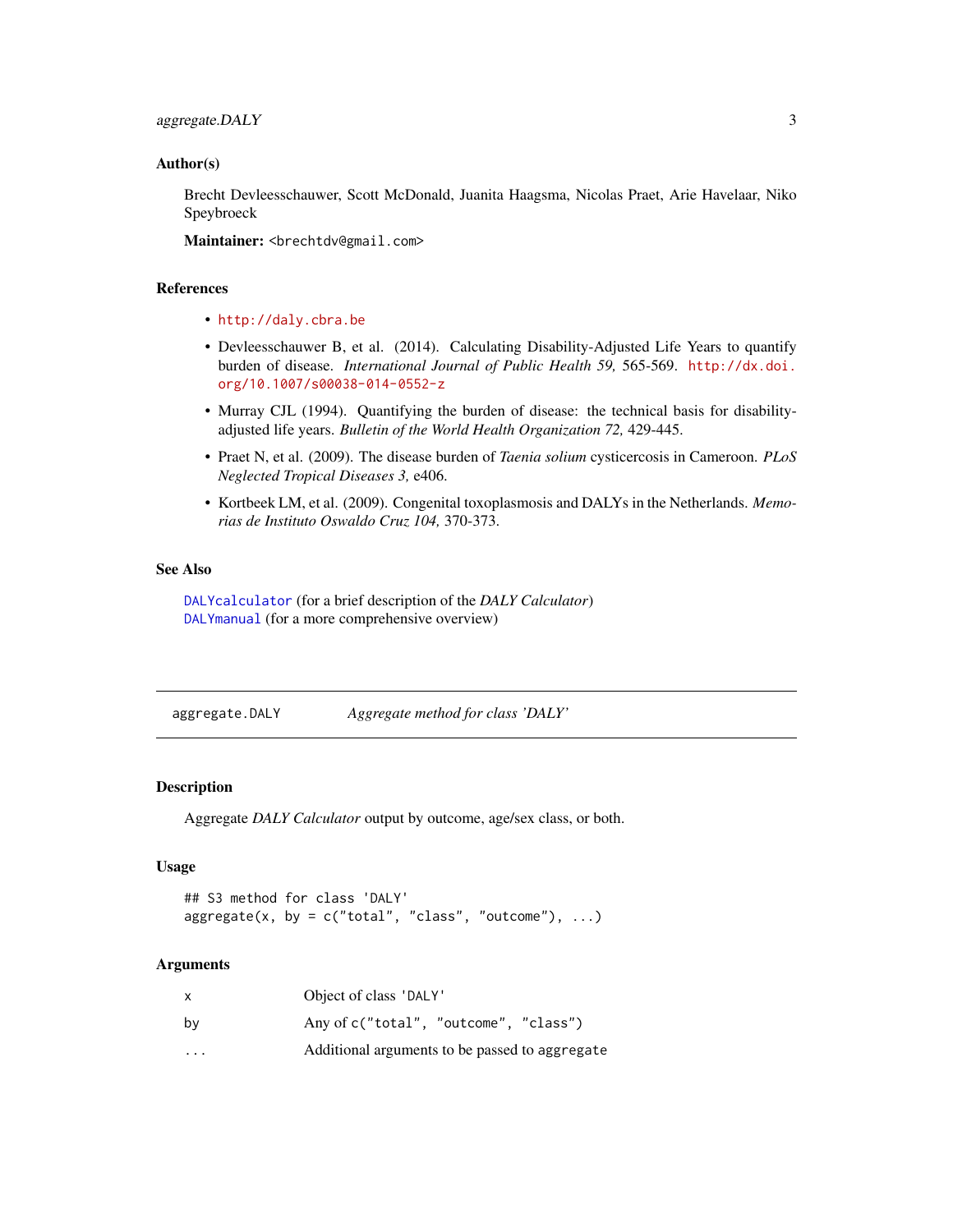# <span id="page-3-0"></span>Value

For by  $=$  "total":

| <b>DALY</b> | Vector of DALYs aggregated by outcome and age/sex class  |
|-------------|----------------------------------------------------------|
| <b>YLD</b>  | Vector of YLDs aggregated by outcome and age/sex class   |
| YLL         | Vector of YLLs aggregated by outcome and age/sex class   |
| cases       | Vector of cases aggregated by outcome and age/sex class  |
| deaths      | Vector of deaths aggregated by outcome and age/sex class |
| pop         | Population matrix                                        |
| name        | Name of the disease                                      |

For by  $=$  "class":

| <b>DALY</b> | Vector of DALYs aggregated by age/sex class  |
|-------------|----------------------------------------------|
| <b>YLD</b>  | Vector of YLDs aggregated by age/sex class   |
| <b>YLL</b>  | Vector of YLLs aggregated by age/sex class   |
| cases       | Vector of cases aggregated by age/sex class  |
| deaths      | Vector of deaths aggregated by age/sex class |
| pop         | Population matrix                            |
| name        | Name of the disease                          |

For by = "outcome":

|      | List containing vectors of DALYs, YLDs, YLLs, cases and deaths for each out-<br>come i |
|------|----------------------------------------------------------------------------------------|
| pop  | Population matrix                                                                      |
| name | Name of the disease                                                                    |

# Author(s)

<brechtdv@gmail.com>

# See Also

[print.DALY](#page-18-1), [summary.DALY](#page-30-1)

[DALYcalculator](#page-4-1) (for a brief description of the *DALY Calculator*) [DALYmanual](#page-6-1) (for a more comprehensive overview)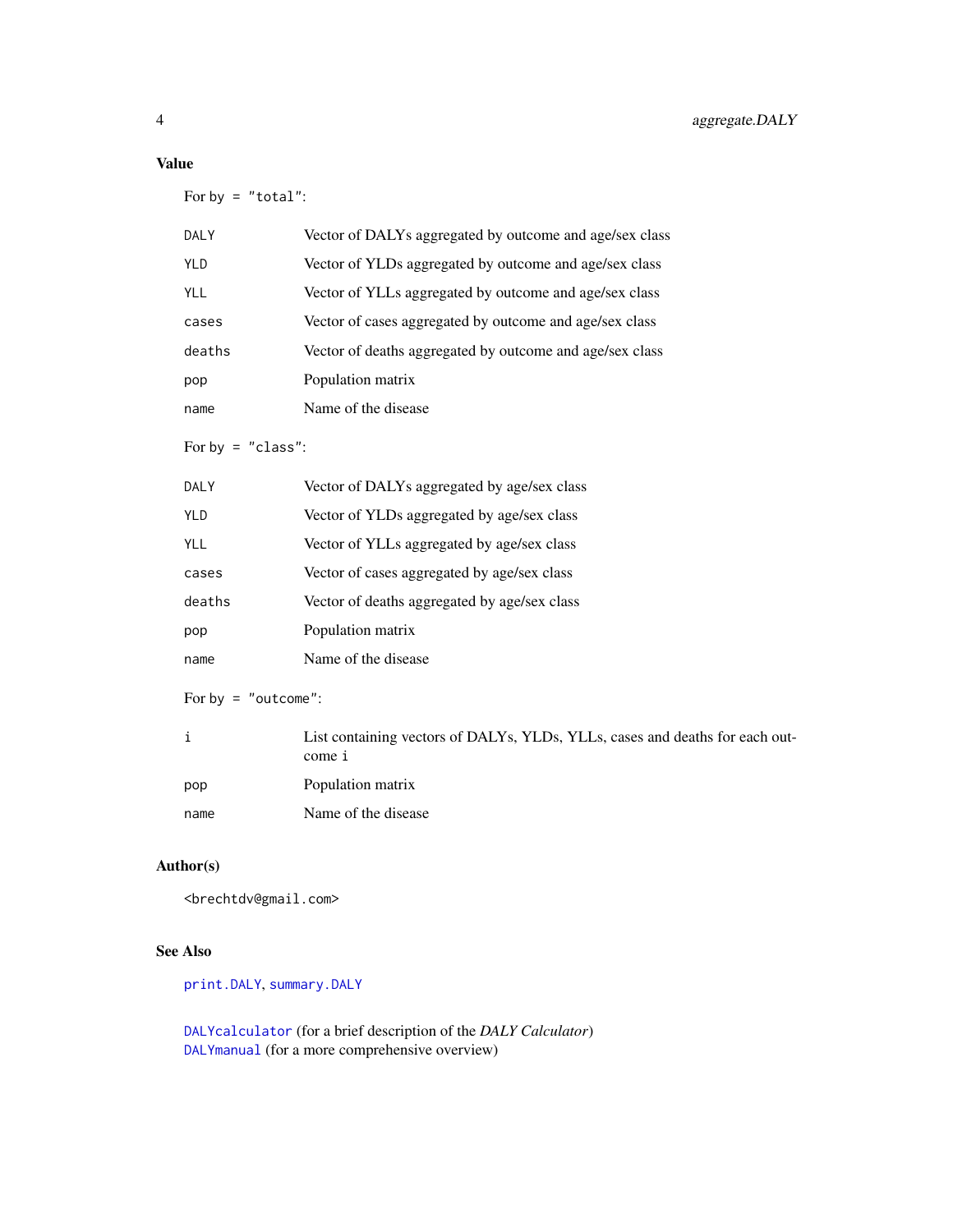# <span id="page-4-0"></span>DALYcalculator 5

#### Examples

## Not run:

```
##= load the NCC example ===================================
setDALYexample(1)
##= perform DALY calculation, store results in 'x' ========
x \leftarrow getDALY()##= store simulations aggregated by =======================
##= outcome and age/sex class ==========================
y \leftarrow aggregate(x, by = "total")
summary(y$DALY) # default summary of total DALYs =========
hist(y$deaths) # default histogram of total deaths ======
## End(Not run)
```
<span id="page-4-1"></span>DALYcalculator *DALY Calculator main window*

#### Description

This function opens the main window of the *DALY Calculator*.

After initiating the *DALY Calculator* main window, the following steps have to be followed to calculate DALYs:

- 1. Set the 'Population' table
- 2. Set the 'Life Expectancy' table the default is the standard life expectancy table introduced in the GBD2010 study
- 3. Set the input parameters and corresponding distributions and stratification levels
- 4. Set the age weighting and time discounting rates
- 5. Calculate DALYs !

In order to demonstrate the calculation process of the *DALY Calculator*, two examples from the foodborne disease burden literature are built-in:

- The burden of *Taenia solium* cysticercosis in Cameroon (Praet et al., 2009)
- Congenital toxoplasmosis and DALYs in the Netherlands (Kortbeek et al., 2009)

In the following sections, a brief summary will be given of the functionalities of the *DALY Calculator*. A more comprehensive overview is provided in the DALY Calculator manual, which is available through the [DALYmanual](#page-6-1) function.

#### Usage

DALYcalculator()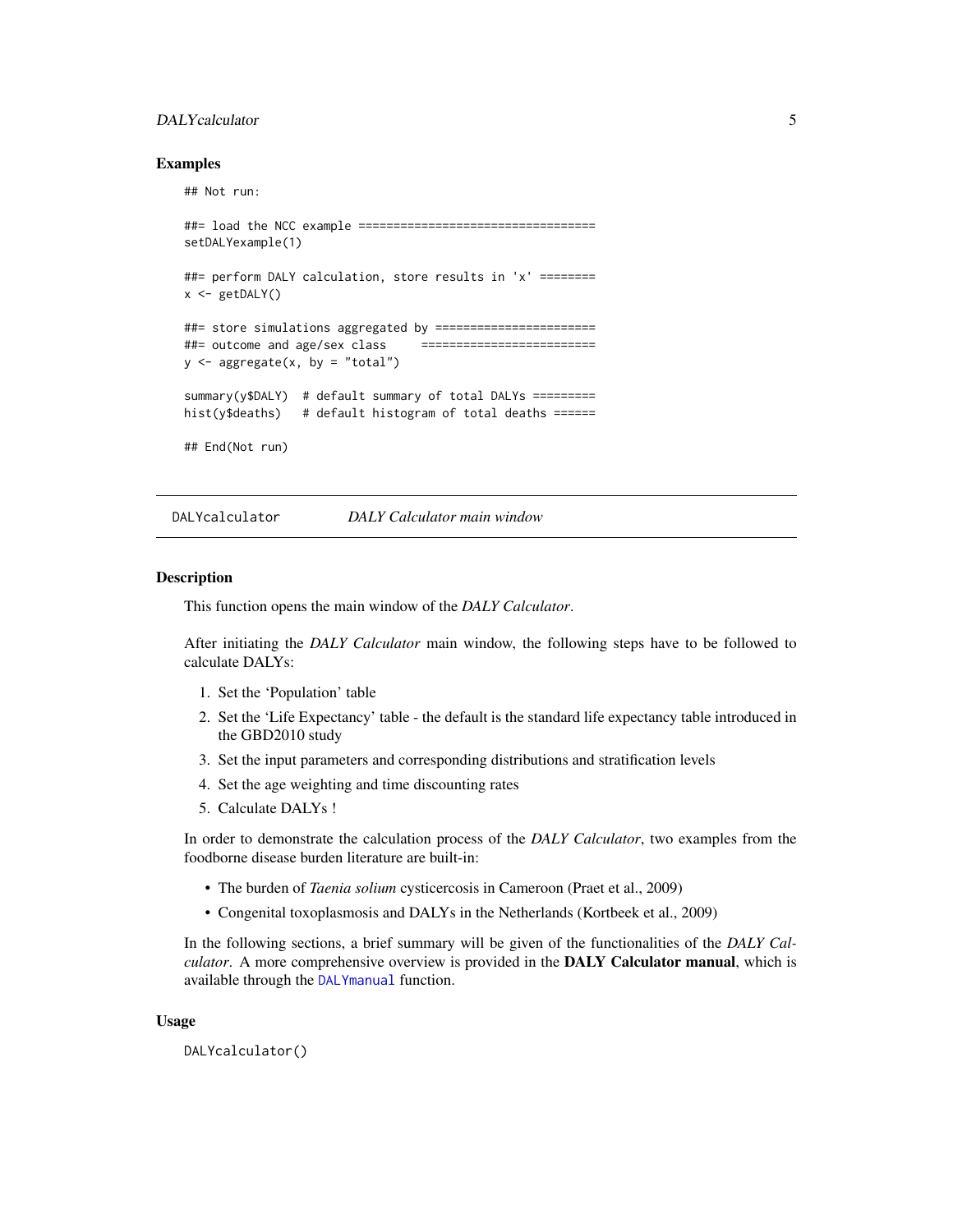<span id="page-5-0"></span>The *DALY Calculator* provides the following three menu options:

File

- Load DALY data from file... reads population and epidemiological data from an .RData file (through [readDALYdata](#page-20-1))
- Save DALY data to file... saves the population and epidemiological data to an .RData file (through [saveDALYdata](#page-21-1))
- Reset DALY calculator clears all entered data, and resets the *DALY Calculator* to its default settings, except for the life expectancy table (through [reset](#page-20-2))
- Exit exits the *DALY Calculator*, without saving the entered data

# Settings

- Life Expectancy Table... opens the life expectancy table window (through [setLifeExp](#page-28-1))
- Options... opens the options window (through [DALYoptions](#page-7-1))

#### Help

- Load examples loads one of the two built-in examples (through [setDALYexample](#page-26-1))
	- 1. The burden of Neurocysticercosis in West-Cameroon
	- 2. The burden of Congenital Toxoplasmosis in the Netherlands
- Html help opens the HTML help file for the *DALY Calculator* (cf ?DALYcalculator)
- DALY Calculator manual (PDF) opens the DALY Calculator Manual (through [DALYmanual](#page-6-1))
- Package description opens the HTML help file for the DALY package (cf ?DALY)
- DALY Calculator Info shows current version and developers core team

### Author(s)

<brechtdv@gmail.com>

# References

- <http://daly.cbra.be>
- Devleesschauwer B, et al. (2014). Calculating Disability-Adjusted Life Years to quantify burden of disease. *International Journal of Public Health 59,* 565-569. [http://dx.doi.](http://dx.doi.org/10.1007/s00038-014-0552-z) [org/10.1007/s00038-014-0552-z](http://dx.doi.org/10.1007/s00038-014-0552-z)
- Praet N, Speybroeck N, Manzanedo R, Berkvens D, Nforninwe DN, Zoli A, Quet F, Preux P-M, Carabin H, Geerts S (2009). The disease burden of *Taenia solium* cysticercosis in Cameroon. *PLoS Neglected Tropical Diseases 3(3),* e406.
- Kortbeek LM, Hofhuis A, Nijhuis CDM, Havelaar AH (2009). Congenital toxoplasmosis and DALYs in the Netherlands. *Memorias de Instituto Oswaldo Cruz 104(2),* 370-373.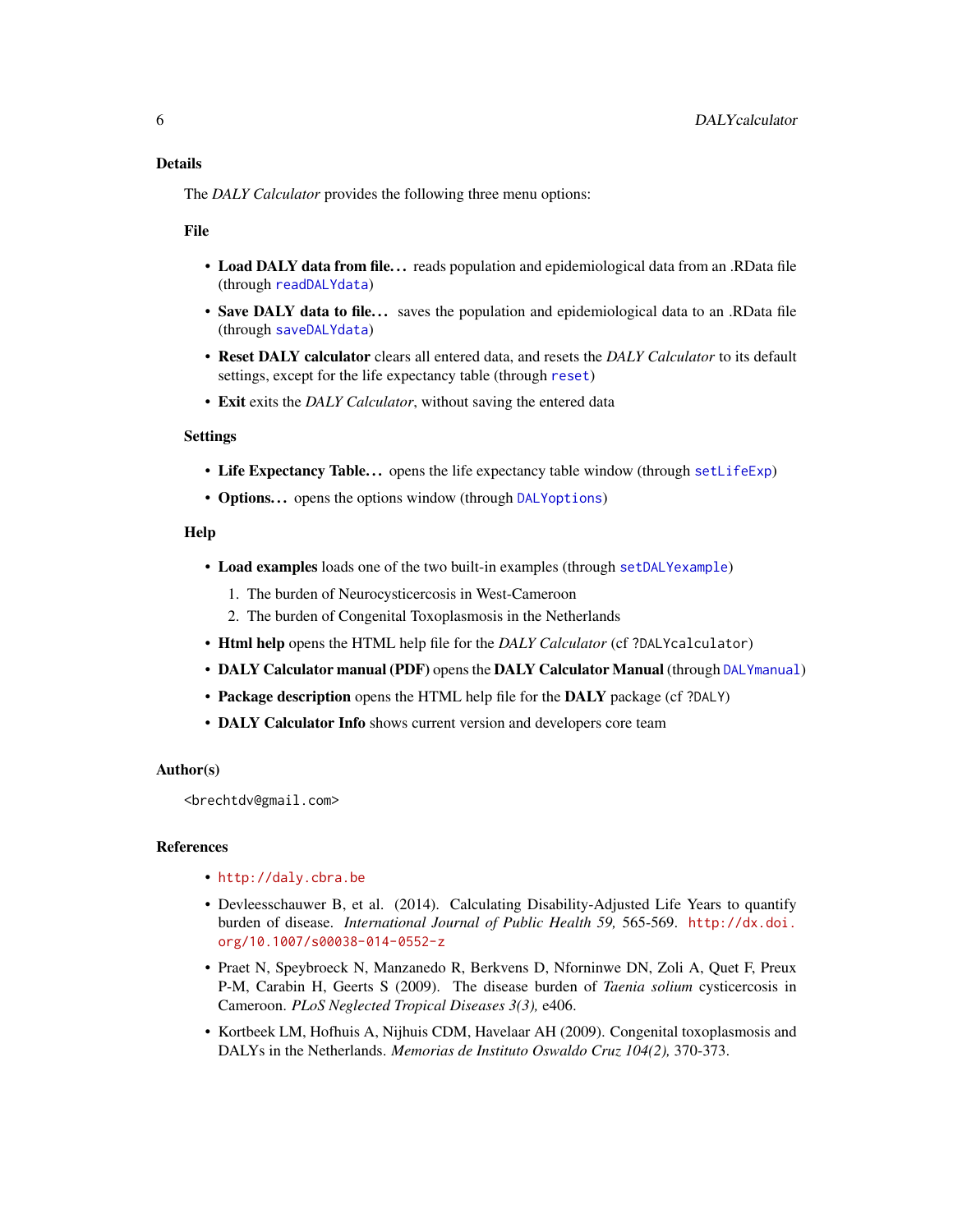# <span id="page-6-0"></span>DALYmanual 7

# See Also

A command-line interface to the *DALY Calculator* is available through the following functions:

- [setPop](#page-28-2) opens the 'Population' window
- [setLifeExp](#page-28-1) opens the 'Life Expectancy' window
- [setStdLE](#page-29-1) sets the standard life expectancy
- [setData](#page-27-1) opens a 'Data' window
- [getDALY](#page-13-1) initiates the DALY calculation process and returns the simulated results
- [sensitivity](#page-23-1) performs DALY sensitivity analysis
- [DALY\\_list](#page-8-1) merges different DALY objects

See [DALYmanual](#page-6-1) for a more comprehensive overview of the *DALY Calculator*

<span id="page-6-1"></span>DALYmanual *Open the PDF "*DALY Calculator Manual*"*

# Description

This function opens the "DALY Calculator Manual", which is included as PDF file in the DALY package.

#### Usage

DALYmanual()

# Author(s)

<brechtdv@gmail.com>

# See Also

[DALYcalculator](#page-4-1) (for a brief description of the *DALY Calculator*) [DALYmanual](#page-6-1) (for a more comprehensive overview)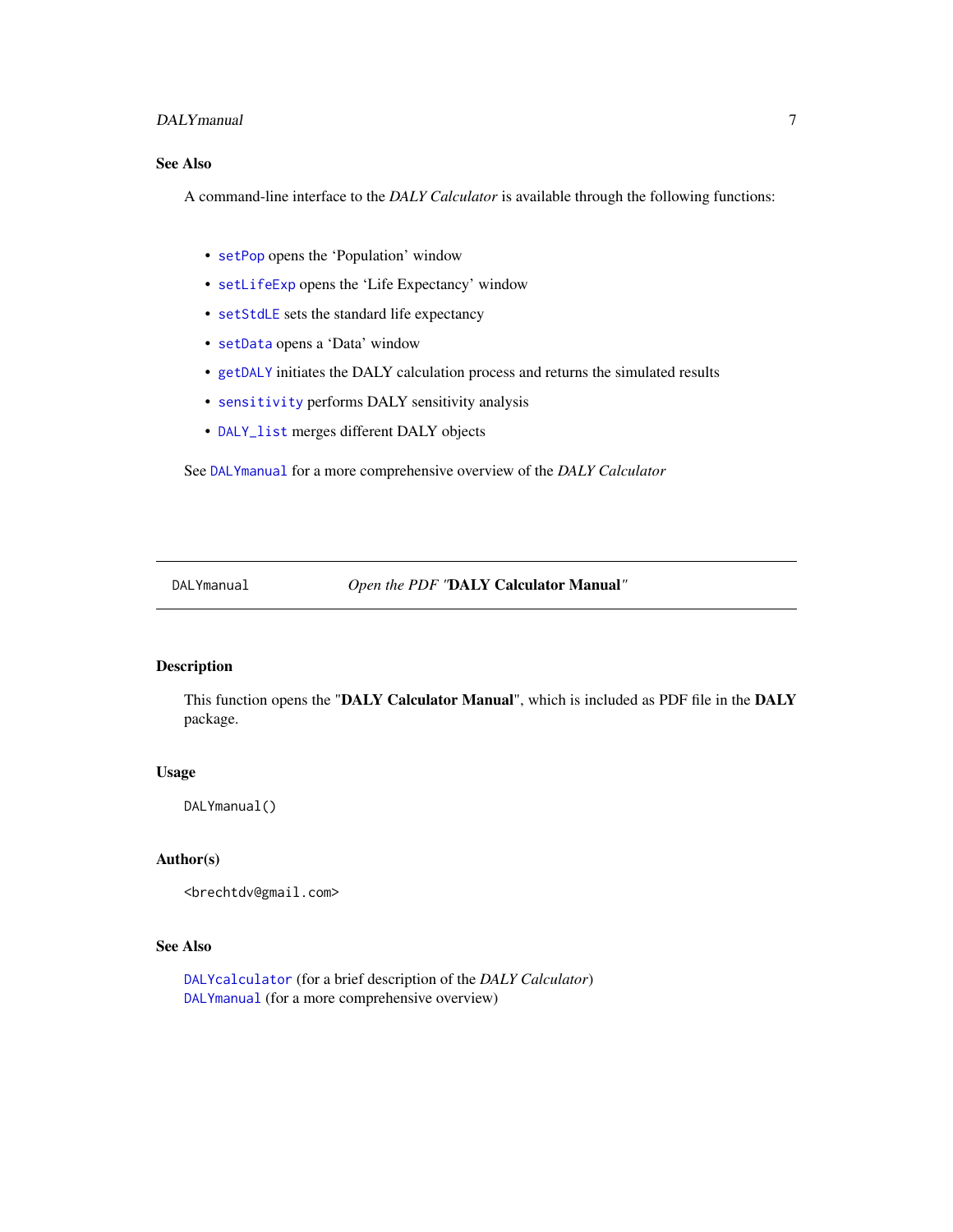<span id="page-7-1"></span><span id="page-7-0"></span>

#### Description

This function opens the 'Options' window of the *DALY Calculator*.

#### Usage

DALYoptions()

# Details

The following settings can be modified in the 'options' window:

- Iterations: the default number of iterations is 20,000
- Numerical output: the standard output contains a summary of DALYs, YLDs, YLLs, incident cases and deaths. Different options are available:
	- "Summed over age/sex classes" OR "Per age/sex class"
	- "Summed over outcomes" OR "Per outcome"
	- "Absolute" OR "Relative (per 1000 pop)"
- Graphical output: the user can specficy whether or not to view a standardized DALY histogram (see [hist.DALY](#page-15-1)).

#### Author(s)

<brechtdv@gmail.com>

# See Also

The numerical output methods for class 'DALY': [print.DALY](#page-18-1), [summary.DALY](#page-30-1) The graphical output method for class 'DALY': [hist.DALY](#page-15-1) The aggregator method for class 'DALY': [aggregate.DALY](#page-2-1)

[DALYcalculator](#page-4-1) (for a brief description of the *DALY Calculator*) [DALYmanual](#page-6-1) (for a more comprehensive overview)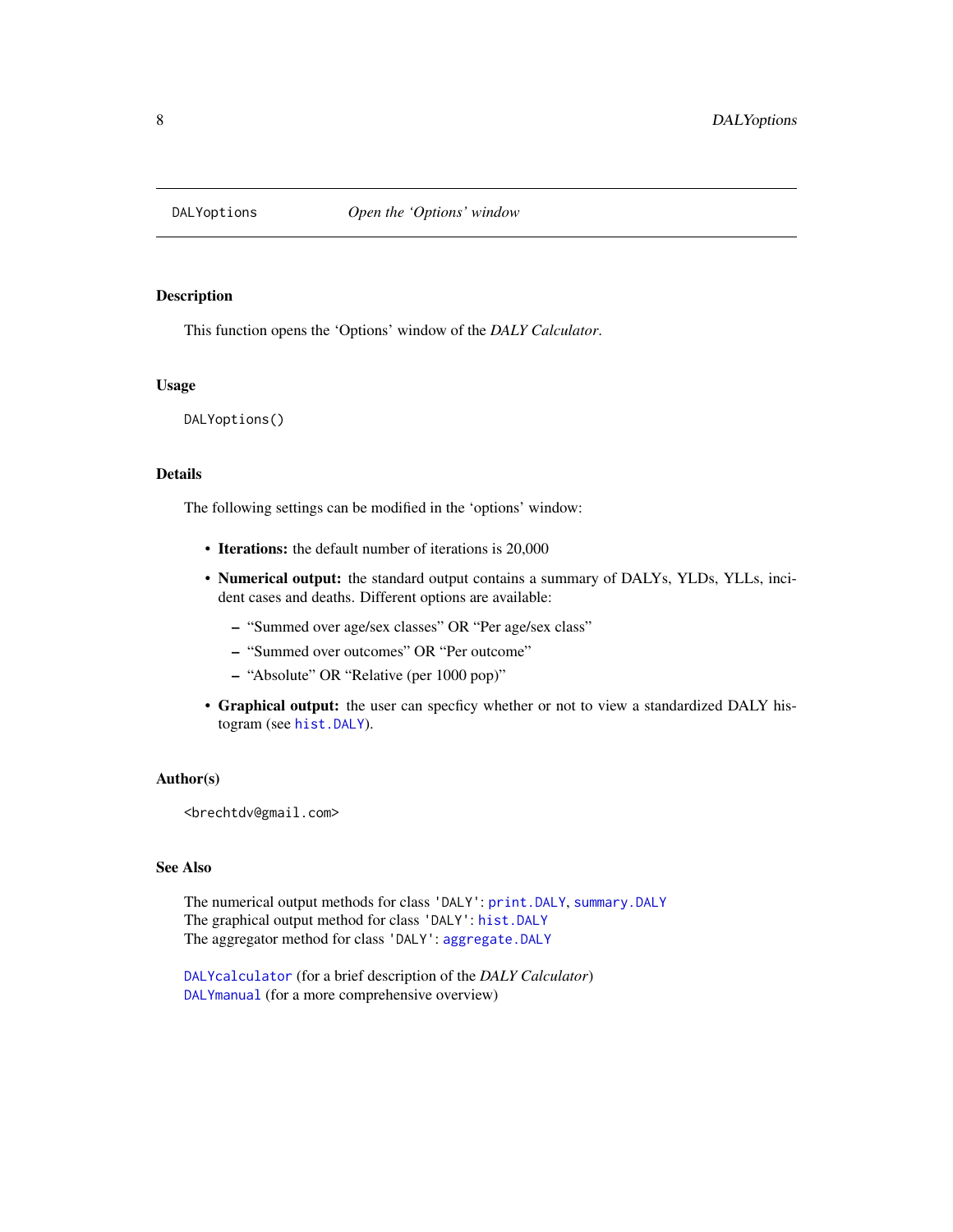# <span id="page-8-1"></span><span id="page-8-0"></span>Description

This function produces a list of DALY objects and assigns class 'DALY\_list' to it. Methods are available to print and plot the resulting object.

# Usage

```
DALY_list(...)
## S3 method for class 'DALY_list'
print(x, \ldots)## S3 method for class 'DALY_list'
plot(x, prob = 0.95, sort = TRUE, names = NULL,bars = TRUE, col = c("grey90", "white"),error_bars = TRUE, eb_col = "black",
     grid = TRUE, ...)
```
#### Arguments

| $\ddots$ . | In DALY_list: Multiple objects of class 'DALY';                                                                                                                        |
|------------|------------------------------------------------------------------------------------------------------------------------------------------------------------------------|
|            | In print. DALY_list: Additional arguments to be passed to print. DALY;                                                                                                 |
|            | In plot. DALY_list: Additional arguments to be passed to plot. DALY                                                                                                    |
| X          | Object of class 'DALY_list'                                                                                                                                            |
| prob       | Probability span by DALY error bar; defaults to 0.95                                                                                                                   |
| sort       | Should values be sorted from high to low? defaults to TRUE                                                                                                             |
| names      | Vector of names to be plotted on the y-axis. If this argument is NULL, the default,<br>then the names are taken from the name element of the constituting DALY objects |
| bars       | Should YLL/YLD bars be plotted? defaults to TRUE                                                                                                                       |
| col        | Color of YLL and YLD barplot; defaults to c("grey90", "white")                                                                                                         |
| error_bars | Should DALY error bars be plotted? defaults to TRUE                                                                                                                    |
| eb_col     | Color of DALY error bars; defaults to black                                                                                                                            |
| grid       | Should a vertical grid be plotted? defaults to TRUE                                                                                                                    |

# Value

An object of S3 class 'DALY\_list'.

#### Author(s)

<brechtdv@gmail.com>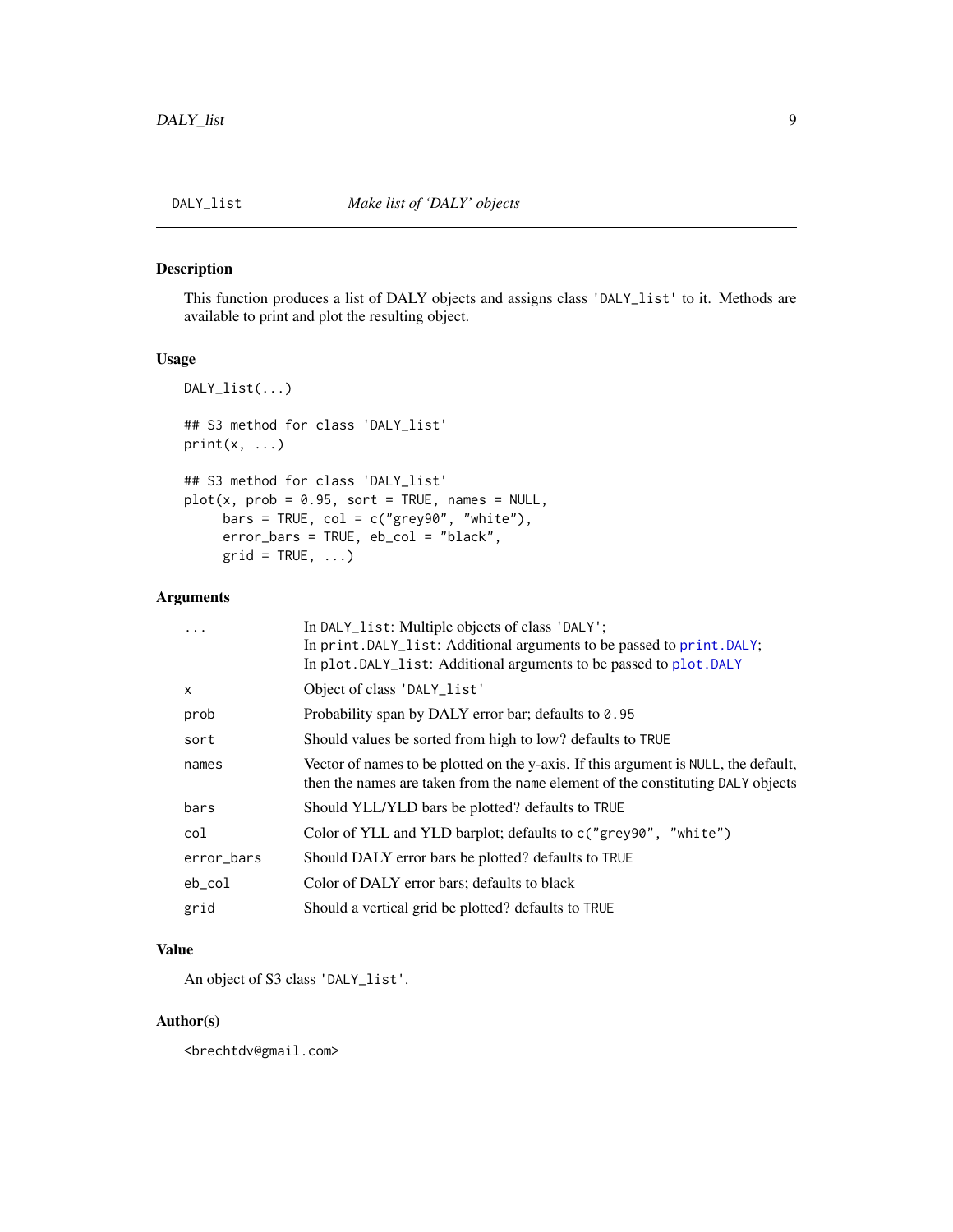# See Also

```
getDALY
print.DALY
plot.DALY
scatterplot
```
[DALYcalculator](#page-4-1) (for a brief description of the *DALY Calculator*) [DALYmanual](#page-6-1) (for a more comprehensive overview)

#### Examples

## Not run:

```
##= load NCC example ======================================
setDALYexample(1)
##= calculate DALYs under different scenarios =============
ncc_000 <- getDALY(aw = FALSE, dr = 0)
ncc_03 \leq getDALY(aw = FALSE, dr = 0.03)ncc_13 \leq - getDALY(aw = TRUE, dr = 0.03)
##= store results as 'DALY_list' ==========================
ncc <- DALY_list(ncc_00, ncc_03, ncc_13)
##= barplot of different scenarios ========================
par(max = c(4, 4, 1, 1) + .5)plot(ncc, names = c("DALY[0,0]", "DALY[0,0.03]", "DALY[1,0.03]"))
## End(Not run)
```
<span id="page-9-1"></span>DALY\_Neurocysticercosis

*Example Dataset 1: Neurocysticercosis in West-Cameroon*

#### Description

The Neurocysticercosis dataset consists of a nested list containing data needed to calculate DALYs due to Neurocysticercosis in West Cameroon, according to Praet et al. (2009).

#### Usage

```
data(DALY_Neurocysticercosis)
```
#### Format

List of 3

\$ model : List of 2

<span id="page-9-0"></span>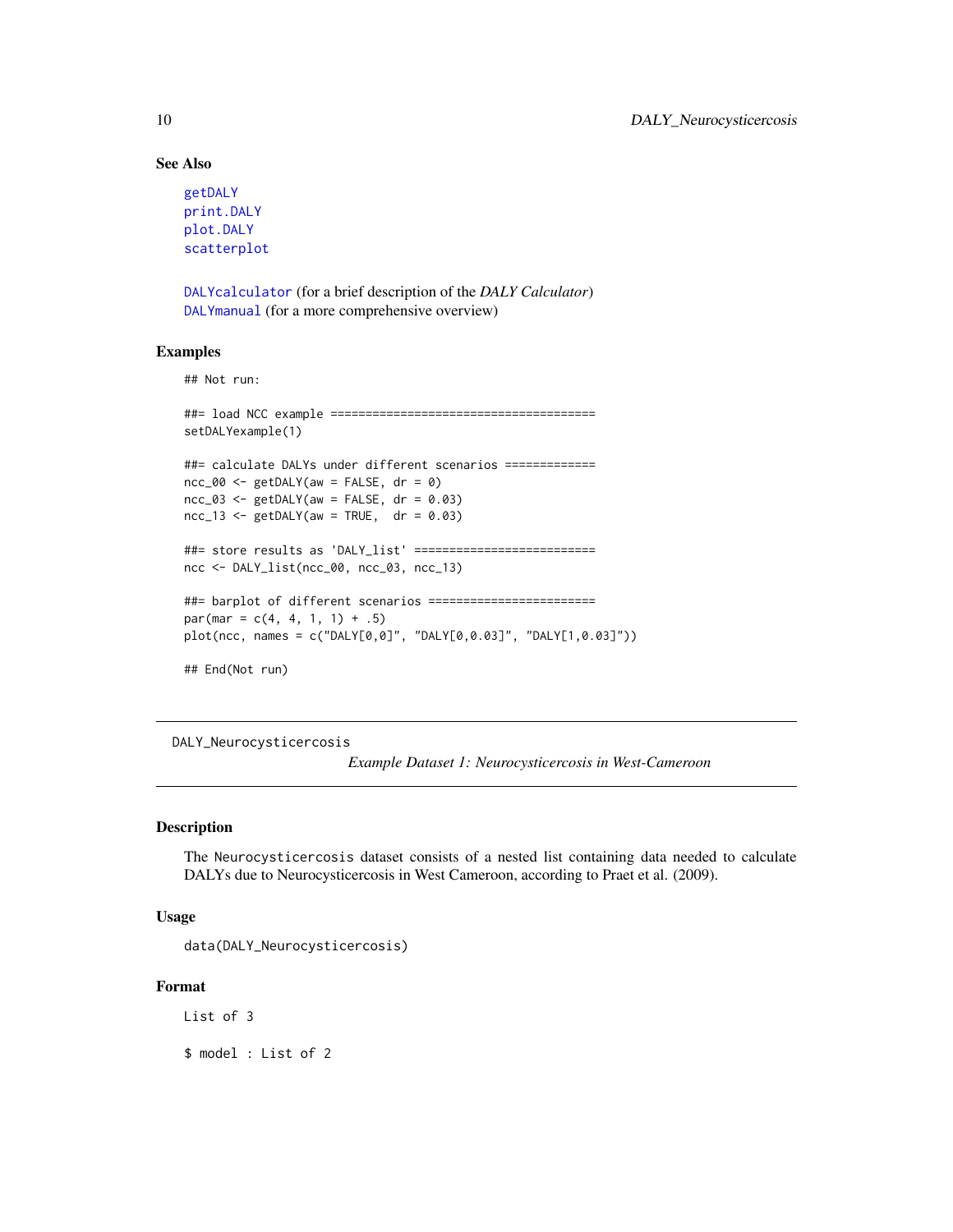```
..$ diseaseName : chr "Neurocysticercosis"
..$ outcomeNames : List of 8
$ settings : List of 4
..$ pop : num [1:5, 1:2] 397229 686600 1073342 210474 129081 ...
..$ LE : num [1:21, 1:2] 80 79.4 75.4 70.4 65.4 ...
..$ aw : chr "Yes"
..$ dr : num 3
$ data : List of 8
..$ : List of 8
.. ..$ inc : List of 3
.. .. ..$ dist : chr "Gamma"
.. .. ..$ strat : chr "Age and Sex"
.. .. ..$ param : num [1:5, 1:4] 47.3 47.3 47.3 47.3 47.3 ...
.. ..$ trt : List of 3
.. .. ..$ dist : chr "Beta"
.. .. ..$ strat : chr "None"
.. .. ..$ param : num [1, 1:2] 267 733
.. ..$ ons : List of 3
.. .. ..$ dist : chr "Fixed"
.. .. ..$ strat : chr "Age"
.. .. ..$ param : num [1:5, 1] 2.5 9.95 26.99 51.94 73.6
.. ..$ dur : List of 3
.. .. ..$ dist : chr "Fixed"
.. .. ..$ strat : chr "Age and Sex"
.. .. ..$ param : num [1:5, 1:2] 1.4 2 3.6 2.8 1.6 1.6 3.1 5.9 6 2.8
.. ..$ DWt : List of 3
.. .. ..$ dist : chr "Beta"
.. .. ..$ strat : chr "Age"
.. .. ..$ param : num [1:5, 1:2] 1.5 1.5 1.5 1.5 1.5 35 21.6 21.6 21.6 21.6
.. ..$ DWn : List of 3
.. .. ..$ dist : chr "Beta"
.. .. ..$ strat : chr "Age"
.. .. ..$ param : num [1:5, 1:2] 3 3 3 3 3 27.3 17 17 17 17
.. ..$ mrt : List of 3
.. .. ..$ dist : chr "Gamma"
.. .. ..$ strat : chr "None"
.. .. ..$ param : num [1, 1:2] 3.05 12.32
.. ..$ lxp : List of 3
.. .. ..$ dist : chr "Fixed"
.. .. ..$ strat : chr "Age"
.. .. ..$ param : num [1:5, 1] 2.5 10 30 52.5 77.5
```
[...]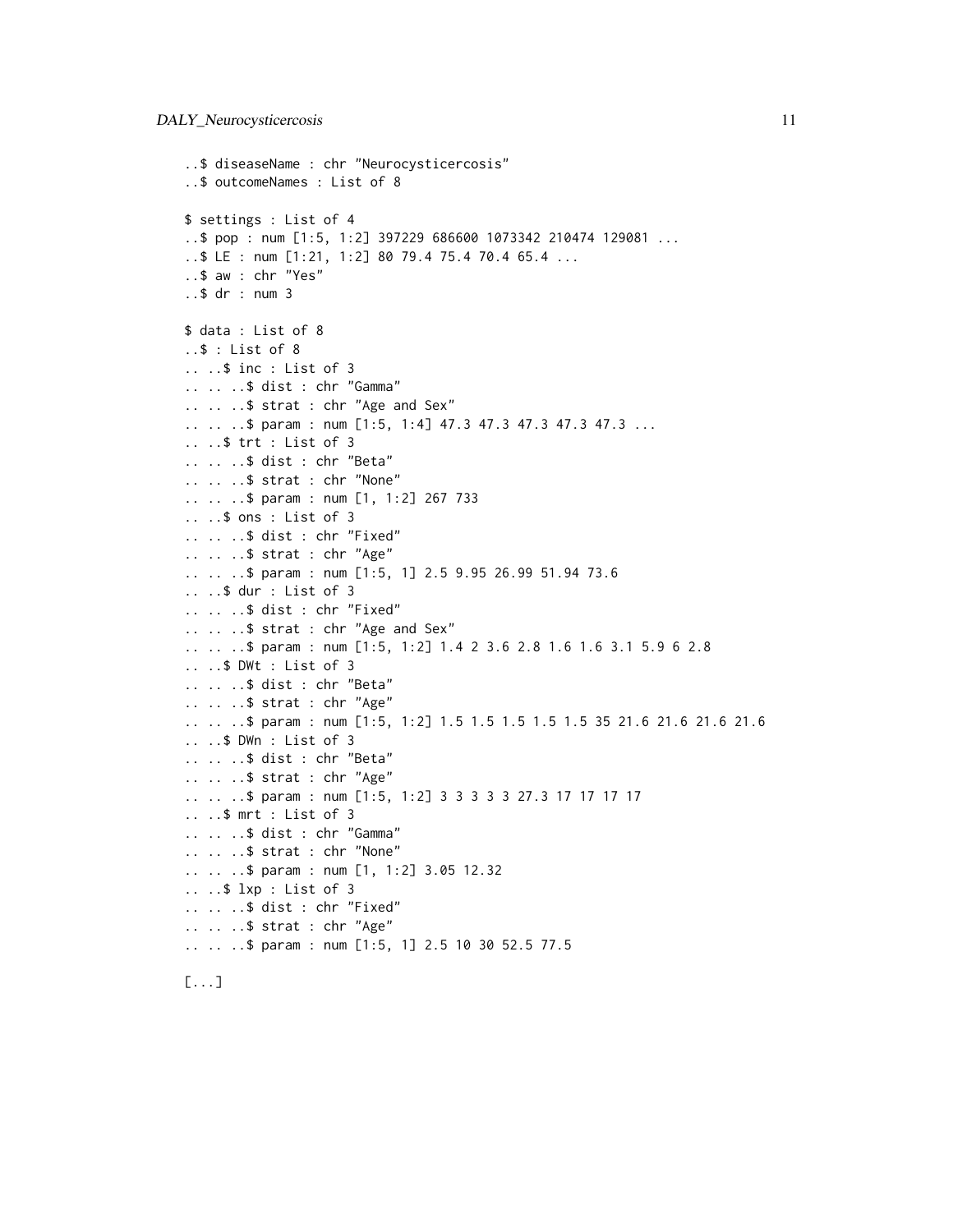# <span id="page-11-0"></span>Details

*Taenia solium* cysticercosis is a zoonotic disease occurring in many developing countries. A relatively high prevalence in humans and pigs has been reported in several parts of the world, but insufficient data are available on the disease burden. Disease impact assessment needs detailed information on well-defined epidemiological and economic parameters. Our work conducted in West Cameroon over several years allowed us to collect the necessary information to estimate the impact of the parasite on the human and animal populations in this area using both cost and Disability Adjusted Life Year (DALY) estimations. This study identified the professional inactivity caused by the disease as the major loss factor in comparison to the cost of health care and losses due to infected pigs. These findings should allow a simpler estimation of the global disease burden based on information on salary levels and human cysticercosis prevalence in endemic areas of the world. In addition, the number of DALYs was higher than estimates already available for some other neglected tropical diseases in sub-Saharan Africa.

The average number of DALYs was 9.0 per thousand persons per year (95% CR 2.8-20.4).

#### Source

Praet N, Speybroeck N, Manzanedo R, Berkvens D, Nforninwe DN, Zoli A, Quet F, Preux P-M, Carabin H, Geerts S (2009). The disease burden of *Taenia solium* cysticercosis in Cameroon. *PLoS Neglected Tropical Diseases 3(3),* e406.

# See Also

[setDALYexample](#page-26-1)

[DALYcalculator](#page-4-1) (for a brief description of the *DALY Calculator*) [DALYmanual](#page-6-1) (for a more comprehensive overview)

<span id="page-11-1"></span>DALY\_Toxoplasmosis *Example Dataset 2: Congenital toxoplasmosis in the Netherlands*

#### **Description**

The Toxoplasmosis dataset consists of a nested list containing data needed to calculate DALYs due to congenital toxoplasmosis in the Netherlands, according to Kortbeek et al. (2009).

#### Usage

data(DALY\_Toxoplasmosis)

#### Format

List of 3 \$ model : List of 2 ..\$ diseaseName : chr "Toxoplasmosis"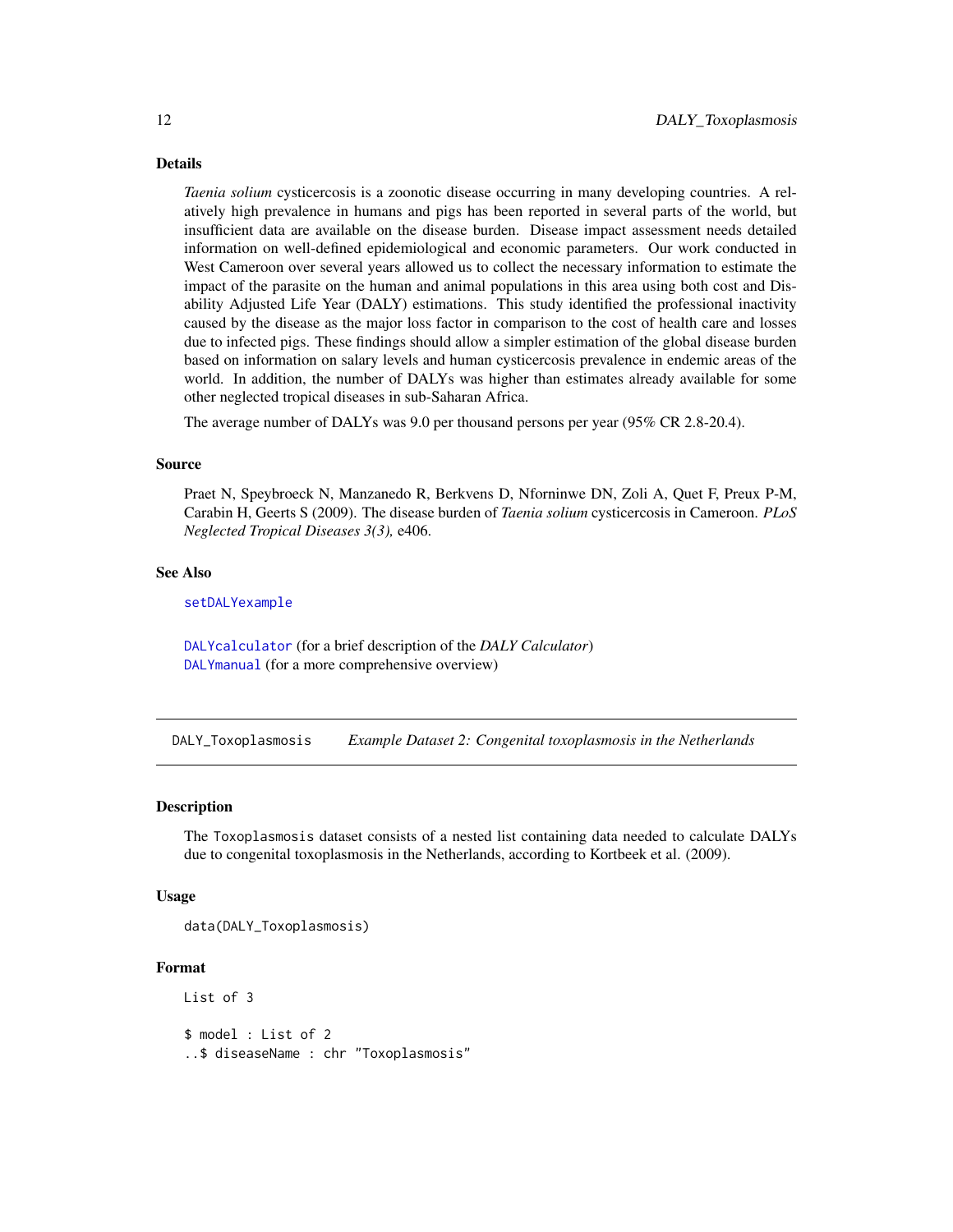```
..$ outcomeNames : List of 8
$ settings : List of 4
..$ pop : num [1:5, 1:2] 97000 NA NA NA NA 97000 NA NA NA NA
..$ LE : num [1:21, 1:2] 79 0 0 0 0 0 0 0 0 0 ...
..$ aw : chr "No"
..$ dr : num 0
$ data : List of 8
..$ : List of 8
.. ..$ inc : List of 3
.. .. ..$ dist : chr "Beta-Pert"
.. .. ..$ strat : chr "Age"
.. .. ..$ param : logi [1:5, 1:3] NA NA NA NA NA NA ...
.. ..$ trt : List of 3
.. .. ..$ dist : chr "Fixed"
.. .. ..$ strat : chr "Age"
.. .. ..$ param : logi [1:5, 1] NA NA NA NA NA
.. ..$ ons : List of 3
.. .. ..$ dist : chr "Fixed"
.. .. ..$ strat : chr "Age"
.. .. ..$ param : logi [1:5, 1] NA NA NA NA NA
.. ..$ dur : List of 3
.. .. ..$ dist : chr "Fixed"
.. .. ..$ strat : chr "Age"
.. .. ..$ param : logi [1:5, 1] NA NA NA NA NA
.. ..$ DWt : List of 3
.. .. ..$ dist : chr "Fixed"
.. .. ..$ strat : chr "Age"
.. .. ..$ param : logi [1:5, 1] NA NA NA NA NA
.. ..$ DWn : List of 3
.. .. ..$ dist : chr "Fixed"
.. .. ..$ strat : chr "Age"
.. .. ..$ param : logi [1:5, 1] NA NA NA NA NA
.. ..$ mrt : List of 3
.. .. ..$ dist : chr "Beta-Pert"
.. .. ..$ strat : chr "Age"
.. .. ..$ param : num [1:5, 1:3] 0.0323 NA NA NA NA ...
.. ..$ lxp : List of 3
.. .. ..$ dist : chr "Fixed"
.. .. ..$ strat : chr "Age"
.. .. ..$ param : num [1:5, 1] 0 NA NA NA NA
[...]
```
#### Details

The calculation of disability-adjusted life years (DALYs) enables public health policy makers to compare the burden of disease of a specific disease with that of other (infectious) diseases. The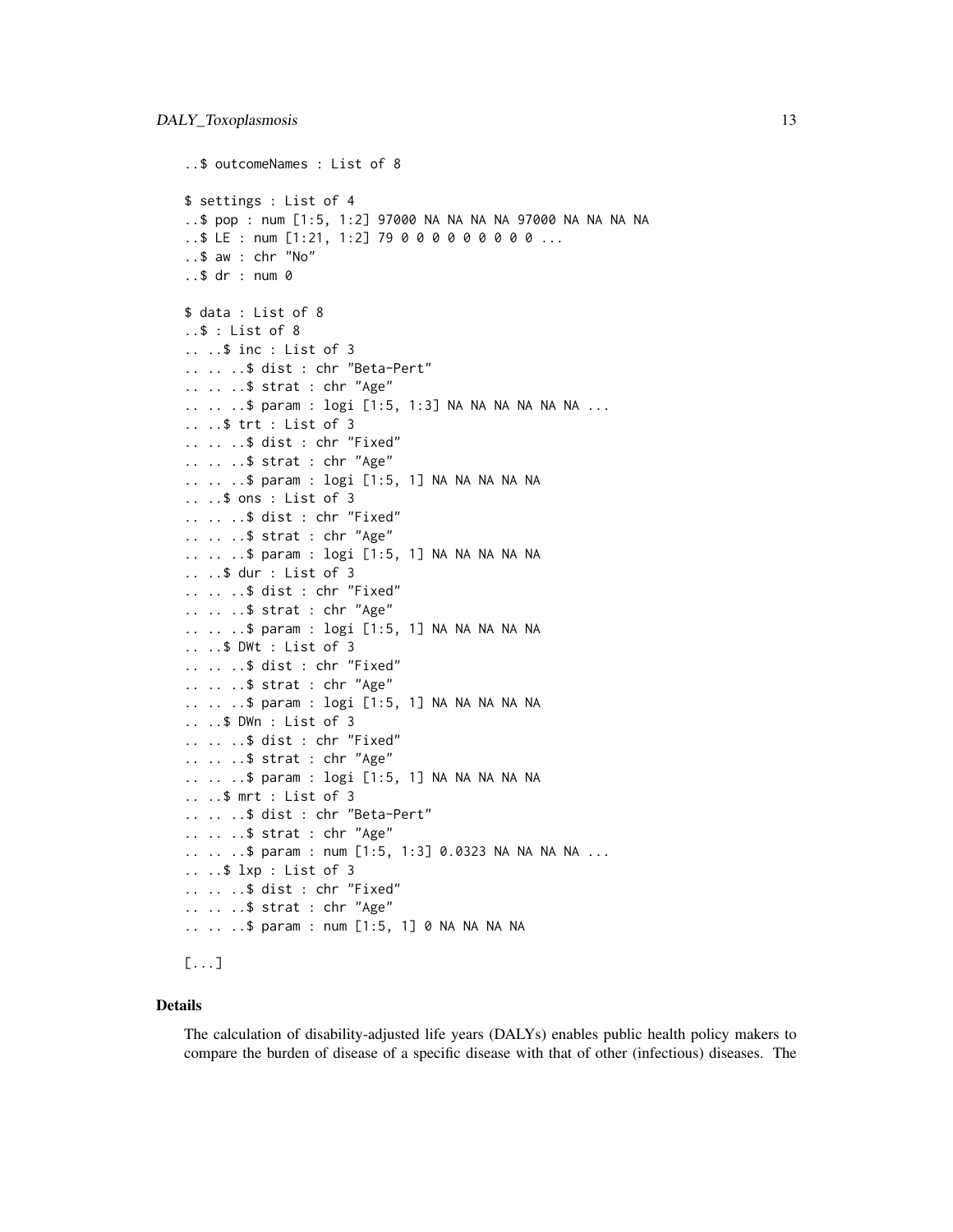<span id="page-13-0"></span>incidence of a disease is important for the calculation of DALYs. To estimate the incidence of congenital toxoplasmosis (CT), a random sample of 10,008 dried blood spot filter paper cards from babies born in 2006 in the Netherlands were tested for *Toxoplasma gondii*-specific IgM antibodies. Eighteen samples were confirmed as positive for IgM, resulting in an observed birth incidence of CT of 1.8 cases per 1,000 live-born children in 2006 and an adjusted incidence of 2.0 cases per 1,000. This means that 388 infected children were born in 2006. The most likely burden of disease is estimated to be 2,300 DALYs (range 820-6,710 DALYs). In the previous calculations, using data from a regional study from 1987, this estimate was 620 DALYs (range 220-1,900 DALYs). The incidence of CT in the Netherlands is much higher than previously reported; it is 10 times higher than in Denmark and 20 times higher than in Ireland, based on estimates obtained using the same methods. There is no screening program in the Netherlands; most children will be born asymptomatic and therefore will not be detected or treated.

#### Source

Kortbeek LM, Hofhuis A, Nijhuis CDM, Havelaar AH (2009). Congenital toxoplasmosis and DALYs in the Netherlands. *Memorias de Instituto Oswaldo Cruz 104(2),* 370-373.

#### See Also

[setDALYexample](#page-26-1)

[DALYcalculator](#page-4-1) (for a brief description of the *DALY Calculator*) [DALYmanual](#page-6-1) (for a more comprehensive overview)

<span id="page-13-1"></span>getDALY *Initiate the DALY calculation process*

#### **Description**

This function initiates the Monte Carlo DALY calculation process, based on the entered data, and returns the simulated results.

#### Usage

```
getDALY(button.call = FALSE, aw, dr)
```
# Arguments

| button.call | Gives information on the origin of the call (i.e., through the GUI button (TRUE)<br>or the R Console (FALSE))               |
|-------------|-----------------------------------------------------------------------------------------------------------------------------|
| aw          | Logical flag, indicating if age weighting should be applied; if aw is not specified,<br>the value from the GUI will be used |
| dr          | Time discount rate (numeric value between 0 and 1); if dr is not specified, the<br>value from the GUI will be used          |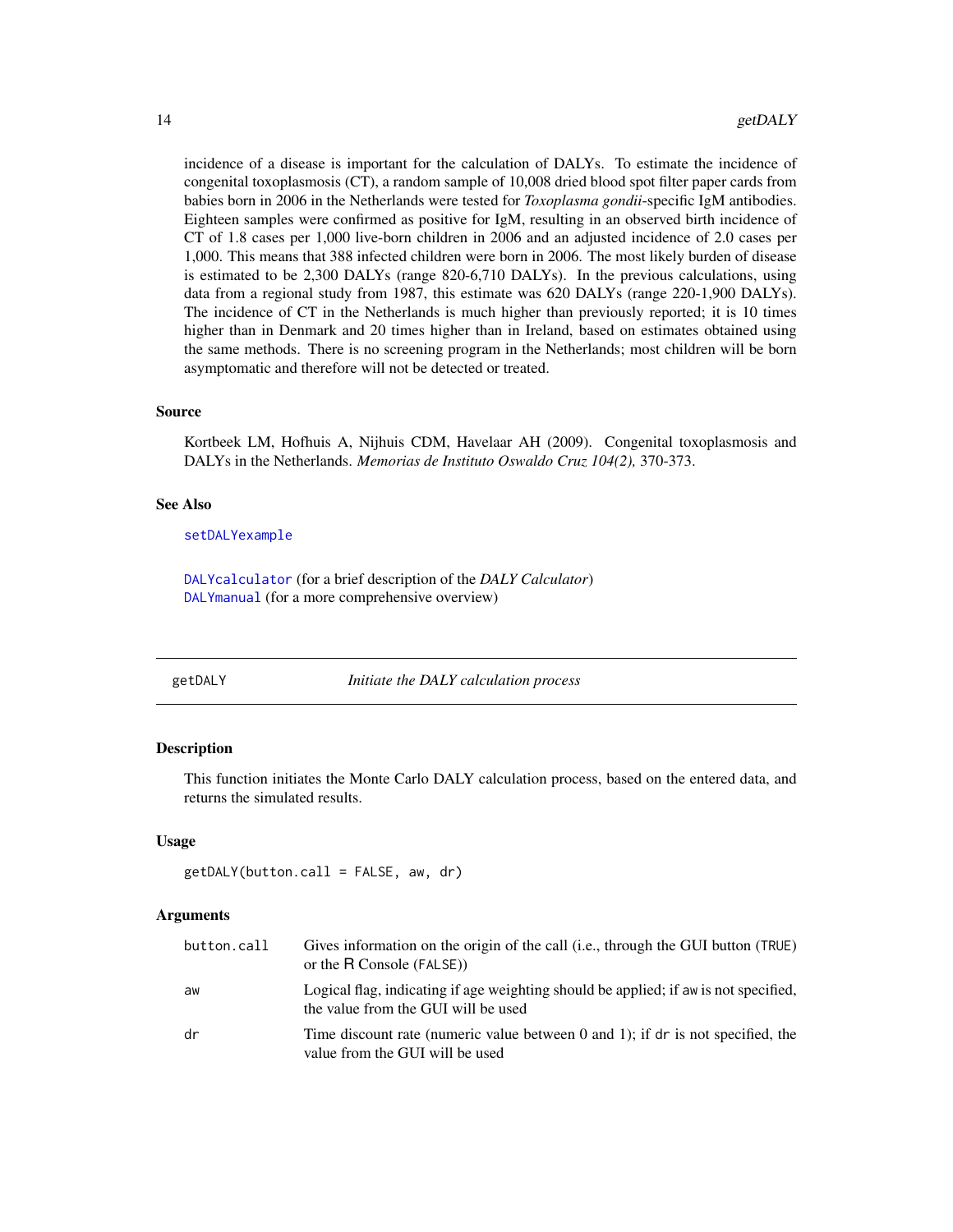#### <span id="page-14-0"></span>getDALY  $\qquad \qquad$  15

# Value

getDALY returns an object of class 'DALY', which inherits from class 'list'.

The generic functions print and summary may be used to obtain and print the DALY calculation results. The generic function aggregate extracts from the 'DALY' object results by outcome, age/sex class, or both.

An object of class 'DALY' is a list containing the following elements:

| $\mathbf{i}$ | For each outcome i, an unnamed list containing simulated results (see next para-<br>graph) |
|--------------|--------------------------------------------------------------------------------------------|
| pop          | Population                                                                                 |
| name         | Name of the disease                                                                        |
|              | For each outcome $i$ , DALY $[[i]]$ is a list containing the following elements:           |
| DALY         | Vector of simulated DALYs                                                                  |
| <b>YLD</b>   | Vector of simulated YLDs                                                                   |
| YLL.         | Vector of simulated YLLs                                                                   |
| INC          | Vector of simulated incident cases                                                         |
| <b>MRT</b>   | Vector of simulated deaths                                                                 |
| name         | Name of the health outcome                                                                 |
|              |                                                                                            |

The vectors containing simulated DALYs, YLDs, YLLs, incident cases and deaths each have three dimensions:

|               | <b>Iterations</b> |
|---------------|-------------------|
| $\mathcal{P}$ | Age groups        |
| 3             | <b>Sex</b>        |

#### Author(s)

<brechtdv@gmail.com>

#### See Also

The numerical output methods for 'DALY': [print.DALY](#page-18-1), [summary.DALY](#page-30-1) The graphical output method for 'DALY': [hist.DALY](#page-15-1) The aggregator method for 'DALY': [aggregate.DALY](#page-2-1) DALY sensitivity analysis : [sensitivity](#page-23-1)

[DALYcalculator](#page-4-1) (for a brief description of the *DALY Calculator*) [DALYmanual](#page-6-1) (for a more comprehensive overview)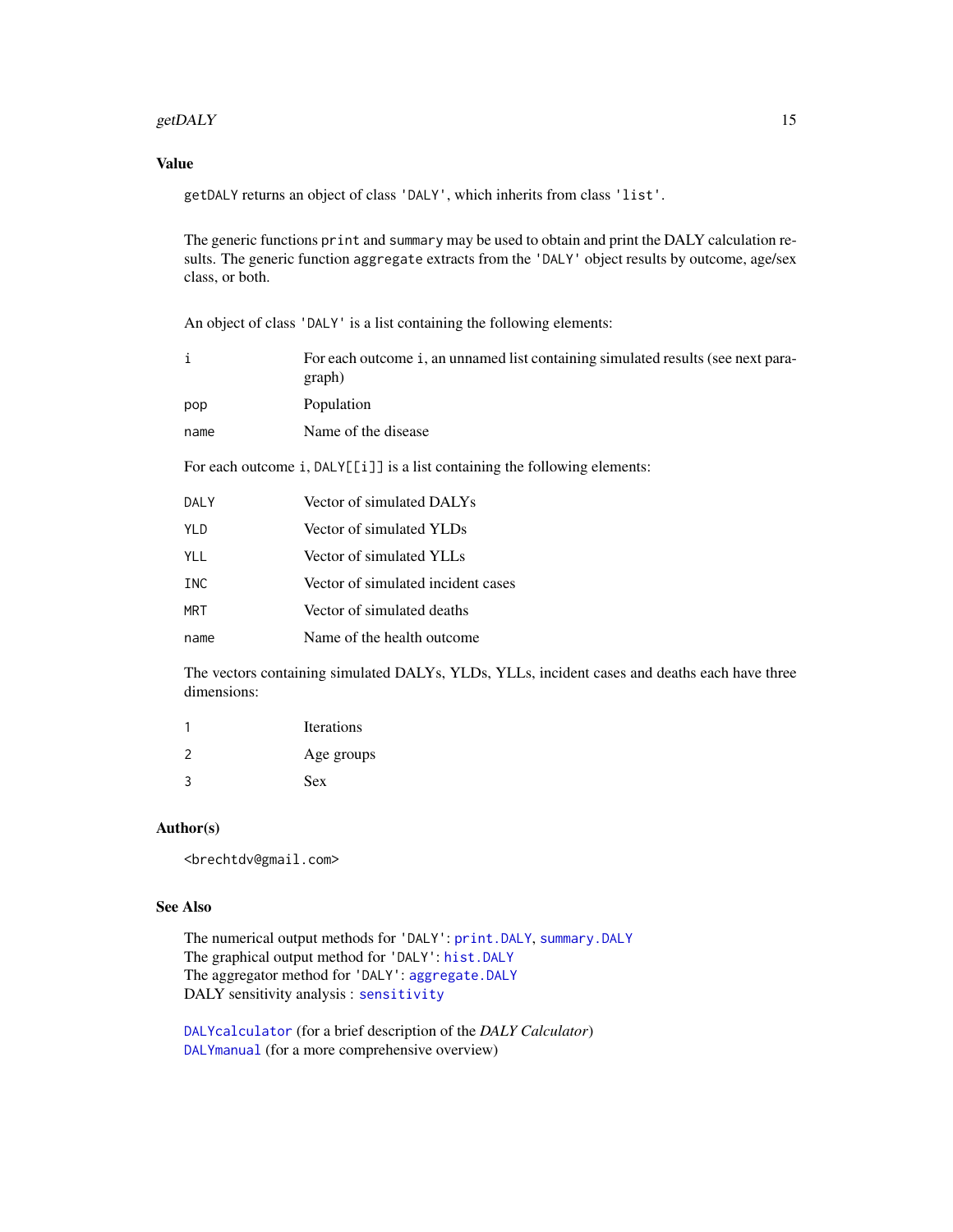#### Examples

```
## Not run:
##= load the NCC example ==================================
setDALYexample(1)
##= perform DALY calculation =============================
##= without age weighting and time discounting ============
getDALY(aw = FALSE, dr = 0)##= perform DALY calculation, store results in 'x' ========
##= (with age weighting and a 3% time discount rate) ======
x \leq - getDALY(aw = TRUE, dr = 0.03)
##= view the structure of 'x' =============================
str(x)
##= view the DALY calculation results =====================
print(x) # absolute, total ==============
print(x, relative = TRUE) # relative (ie, per 1000 pop) ==
print(x, outcomes = TRUE) # outcome-wise =================
##= obtain minimum & maximum simulated DALY ===============
min(x[[1]]$DALY)
max(x[[1]]$DALY)
##= standardized DALY histogram ===========================
hist(x)
##= DALY sensitivity analysis =============================
sensitivity(x)
## End(Not run)
```
<span id="page-15-1"></span>

hist.DALY *Histogram method for class 'DALY'*

#### Description

Plot a standardized histogram of *DALY Calculator* output.

#### Usage

```
## S3 method for class 'DALY'
hist(x, xval = c("DALY", "YLD", "YLL", "cases", "deaths"),prob = 0.95, central = c("mean", "median"),breaks = 25, fill = "grey95", \ldots)
```
<span id="page-15-0"></span>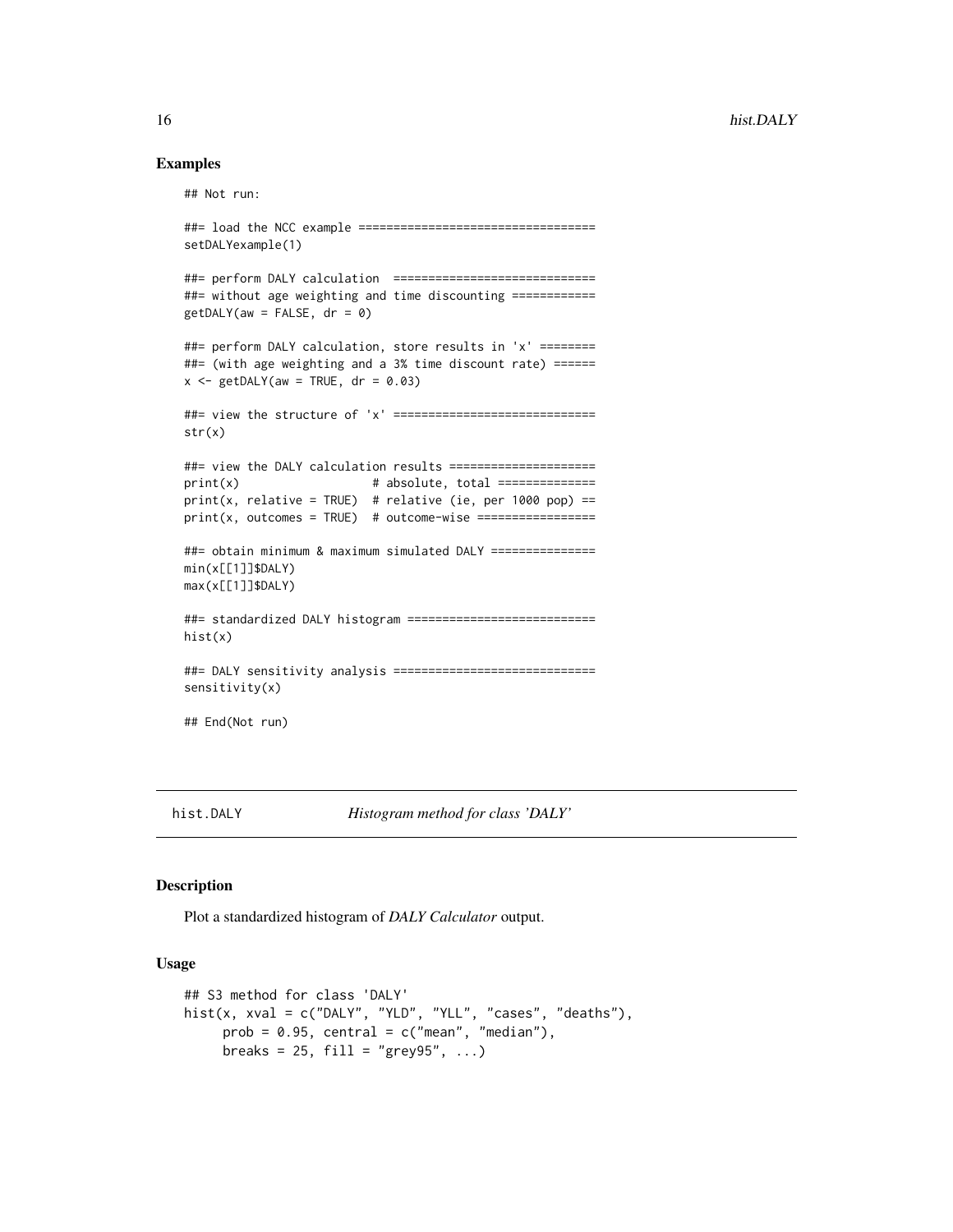#### <span id="page-16-0"></span>hist.DALY 17

#### Arguments

| $\times$ | Object of class 'DALY'                                                              |
|----------|-------------------------------------------------------------------------------------|
| xval     | Value to plot on x-axis; must be any of c ("DALY", "YLD", "YLL", "cases", "deaths") |
| prob     | Probability span by plotted credibility interval; defaults to 0.95                  |
| central  | Plotted central value of distribution; must be any of $c("mean", "median")$         |
| breaks   | See hist; the default is 25 bars                                                    |
| fill     | The colour to be used to fill the bars                                              |
| $\cdots$ | Additional arguments to be passed to gpar                                           |

# Details

This function plots a standardized histogram of *DALY Calculator* output. The histogram contains by default 25 bars. The limits of the credible interval are denoted by vertical lines; the credible interval limits and central tendency are printed above the histogram.

# Author(s)

<brechtdv@gmail.com>

# See Also

[plot.DALY](#page-17-1)

[DALYcalculator](#page-4-1) (for a brief description of the *DALY Calculator*) [DALYmanual](#page-6-1) (for a more comprehensive overview)

# Examples

## Not run:

##= load NCC example ====================================== setDALYexample(1)

##= perform DALY calculation, store results in 'x' =======  $x \leftarrow getDALY()$ 

##= plot histogram of total deaths ======================== ##= + show 90% credible interval & median ================= hist(x, xval = "deaths",  $prob = 0.90$ , central = "median")

## End(Not run)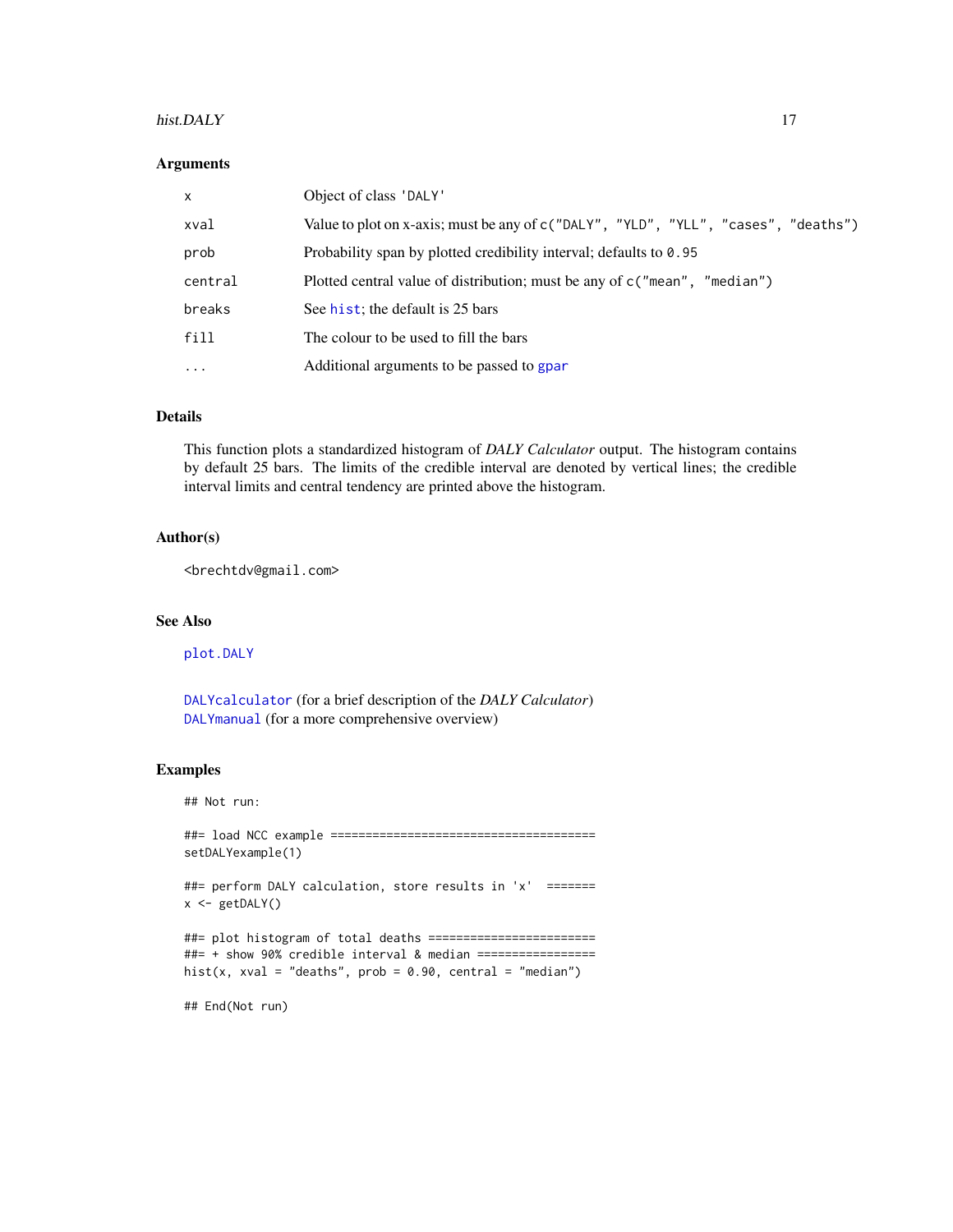<span id="page-17-1"></span><span id="page-17-0"></span>

# Description

Plot a stacked barplot of YLLs/YLDs with a DALY error bar.

## Usage

```
## S3 method for class 'DALY'
plot(x, prob = 0.95, sort = TRUE, names = NULL,bars = TRUE, col = c("grey90", "white"),error_bars = TRUE, eb_col = "black",
     grid = TRUE, ...)
```
#### Arguments

| $\times$   | Object of class 'DALY'                                                                                                                                 |
|------------|--------------------------------------------------------------------------------------------------------------------------------------------------------|
| prob       | Probability span by DALY error bar; defaults to 0.95                                                                                                   |
| sort       | Should values be sorted from high to low? defaults to TRUE                                                                                             |
| names      | Vector of names to be plotted on the y-axis. If this argument is NULL, the default,<br>then the names are taken from the name elements of the outcomes |
| bars       | Should YLL/YLD bars be plotted? defaults to TRUE                                                                                                       |
| col        | Color of YLL and YLD barplot; defaults to c("grey90", "white")                                                                                         |
| error_bars | Should DALY error bars be plotted? defaults to TRUE                                                                                                    |
| eb_col     | Color of DALY error bars; defaults to black                                                                                                            |
| grid       | Should a vertical grid be plotted? defaults to TRUE                                                                                                    |
| .          | Additional arguments to be passed to barplot                                                                                                           |

# Details

This function plots the results of the DALY calculation aggregated by outcome. By default, both a stacked barplot of YLLs/YLDs and an error bar of total DALYs are shown.

## Author(s)

<brechtdv@gmail.com>

# See Also

[hist.DALY](#page-15-1)

[DALYcalculator](#page-4-1) (for a brief description of the *DALY Calculator*) [DALYmanual](#page-6-1) (for a more comprehensive overview)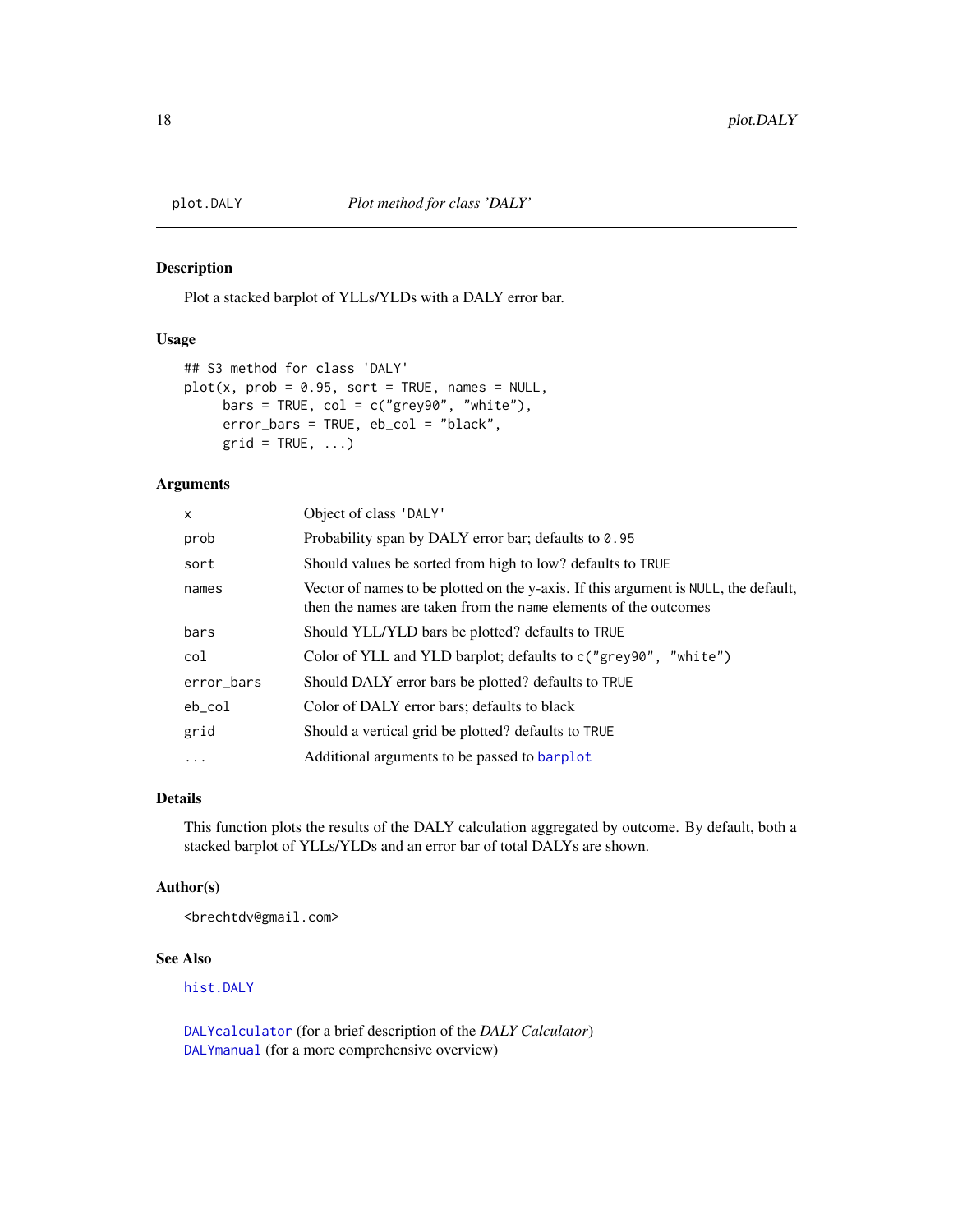# <span id="page-18-0"></span>print.DALY 19

#### Examples

## Not run:

```
##= load toxoplasmosis example ============================
setDALYexample(2)
##= perform DALY calculation, store results in 'x' =======
x <- getDALY()
##= plot results ==========================================
par(max = c(4, 7, 4, 1))plot(x)
plot(x, bars = FALSE) # only error bars
plot(x, error_bars = FALSE) # only barplots
## End(Not run)
```
<span id="page-18-1"></span>print.DALY *Print method for class 'DALY'*

#### Description

Print summary of *DALY Calculator* output aggregated by age/sex class.

#### Usage

## S3 method for class 'DALY' print(x, relative = FALSE, outcomes = FALSE, prob =  $0.95$ , digits =  $0, \ldots$ )

#### Arguments

| $\times$ | Object of class 'DALY'                                              |
|----------|---------------------------------------------------------------------|
| relative | Show results per 1000 population? See details below                 |
| outcomes | Show results per outcome? See details below                         |
| prob     | Probability span by printed credibility intervals; defaults to 0.95 |
| digits   | Number of decimals to be printed; defaults to 0                     |
|          | Additional arguments to be passed to print                          |

# Details

The standard print method gives the absolute number of DALYs, YLDs, YLLs, Cases and Deaths. By specifying relative = TRUE, the number of DALYs, YLDs, YLLs, cases and deaths per 1,000 population will be shown.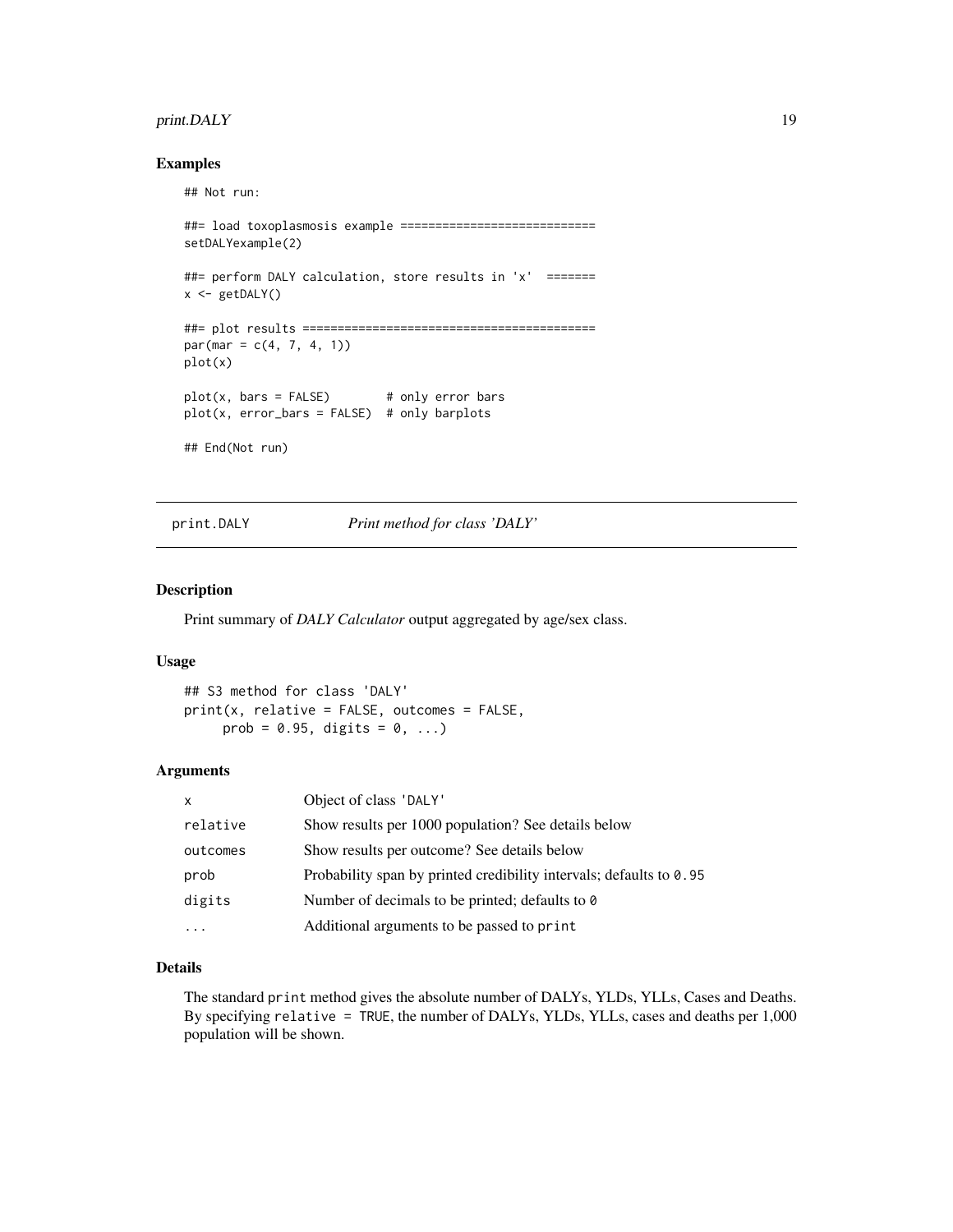<span id="page-19-0"></span>The standard print method gives the number of DALYs, YLDs, YLLs, cases and deaths aggregated over all health outcomes. By specifying outcomes = TRUE, the number of DALYs, YLDs, YLLs, cases and deaths for each outcome will be shown as well.

# Value

print.DALY returns a list containg the following elements: total Matrix containing mean, median and prob credible interval of total DALYs, YLDs, YLLs, cases and deaths outcomes Named list, containing matrices of DALYs, YLDs, YLLs, cases and deaths for each health outcome pct Vector of contribution of YLDs and YLLs to overall DALYs

#### Author(s)

<brechtdv@gmail.com>

#### See Also

[summary.DALY](#page-30-1), [aggregate.DALY](#page-2-1)

[DALYcalculator](#page-4-1) (for a brief description of the *DALY Calculator*) [DALYmanual](#page-6-1) (for a more comprehensive overview)

#### Examples

## Not run:

##= load the NCC example =================================== setDALYexample(1)

##= perform DALY calculation, store results in 'x' ========  $x \leftarrow getDALY()$ 

```
##= view the DALY calculation results =====================
print(x) # absolute, total ==============
print(x, prob = .90) # absolute, total (90% CrI) ====
print(x, relative = TRUE) # relative (ie, per 1000 pop) ==
print(x, outcomes = TRUE) # outcome-wise =================
```

```
## End(Not run)
```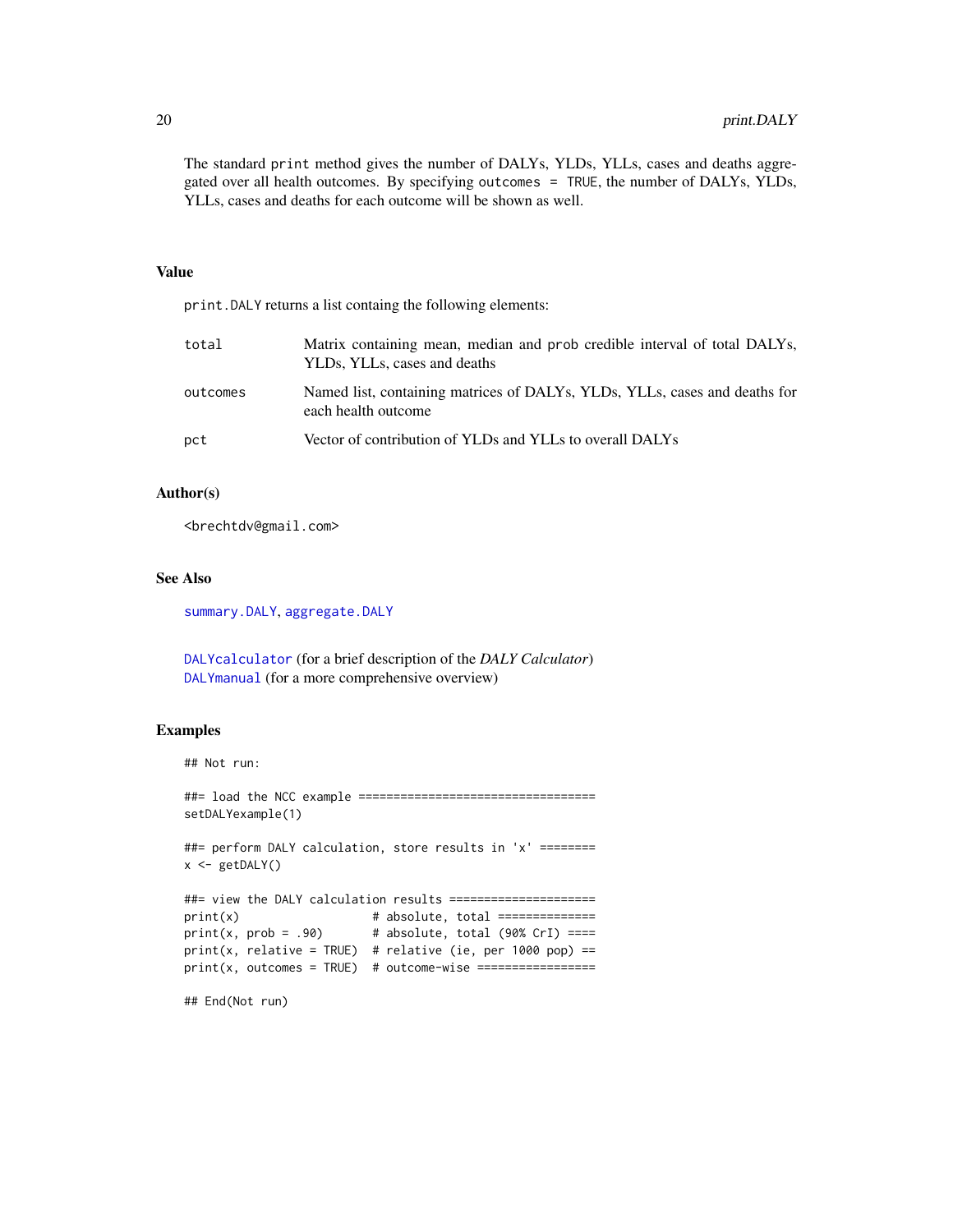<span id="page-20-1"></span><span id="page-20-0"></span>

#### Description

This function loads data from an .RData image file into the *DALY Calculator*. The file can be an external file, previously saved through saveDALYdata(), or one of the two built-in example datasets.

# Usage

```
readDALYdata(file = NULL, example = NULL)
```
# Arguments

| file    | Character string, denoting the name of the .RData file         |  |
|---------|----------------------------------------------------------------|--|
| example | Integer, denoting the example to be loaded (any of $c(1, 2)$ ) |  |

# Details

NA

#### Author(s)

<brechtdv@gmail.com>

### See Also

[saveDALYdata](#page-21-1), [setDALYexample](#page-26-1), [DALY\\_Neurocysticercosis](#page-9-1), [DALY\\_Toxoplasmosis](#page-11-1)

[DALYcalculator](#page-4-1) (for a brief description of the *DALY Calculator*) [DALYmanual](#page-6-1) (for a more comprehensive overview)

<span id="page-20-2"></span>reset *Reset the DALY Calculator*

# Description

This function resets the *DALY Calculator* to its default values, \*except\* for the 'Life Expectancy' table and the options (cf [DALYoptions](#page-7-1)).

# Usage

reset()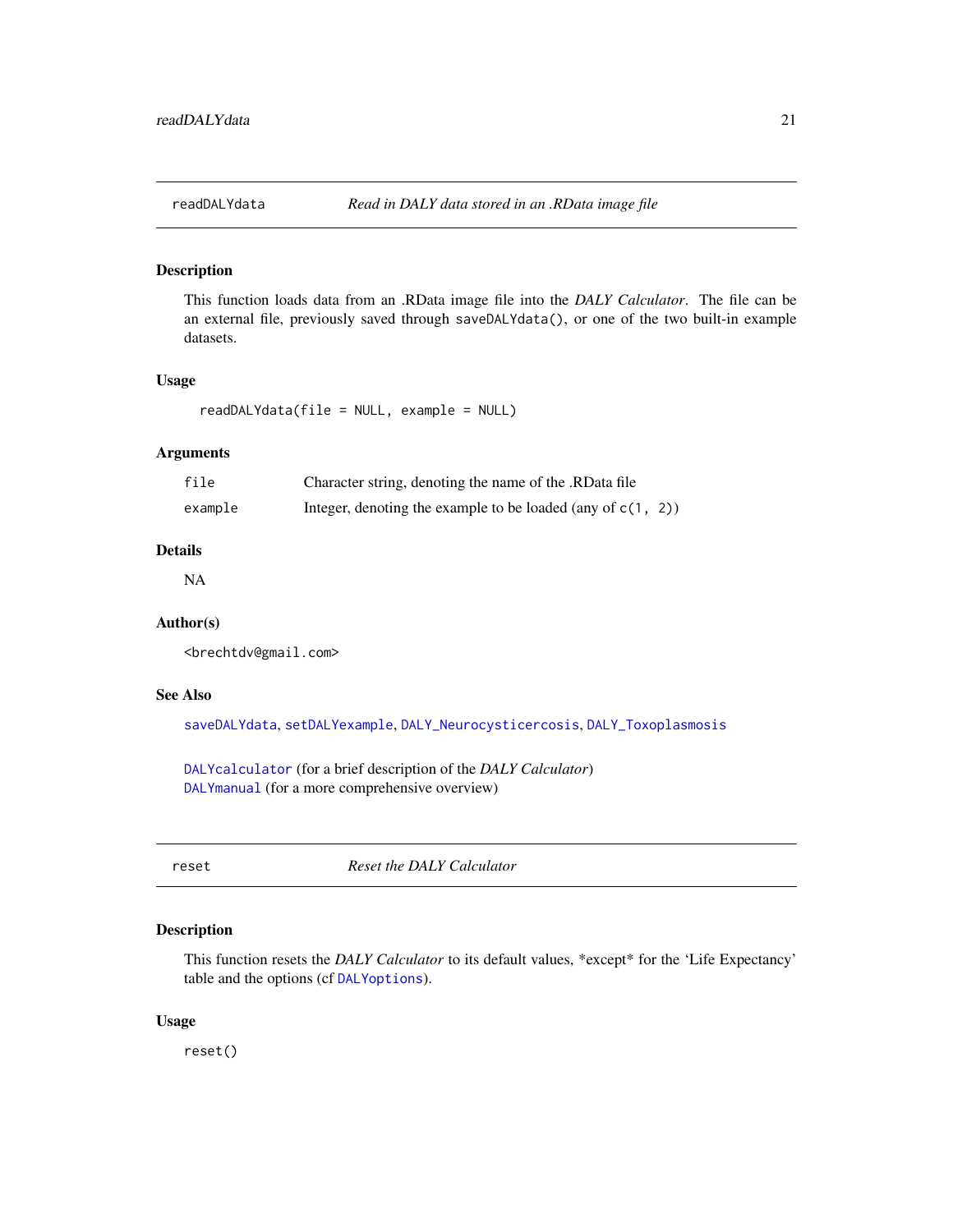#### Author(s)

<brechtdv@gmail.com>

# See Also

[DALYcalculator](#page-4-1) (for a brief description of the *DALY Calculator*) [DALYmanual](#page-6-1) (for a more comprehensive overview)

<span id="page-21-1"></span>

saveDALYdata *Save population and epidemiological data to an .RData image file*

# Description

This function saves the population and epidemiological data to an .RData image file. This file can be loaded into the *DALY Calculator* through readDALYdata().

# Usage

saveDALYdata()

# Author(s)

<brechtdv@gmail.com>

#### See Also

[readDALYdata](#page-20-1)

[DALYcalculator](#page-4-1) (for a brief description of the *DALY Calculator*) [DALYmanual](#page-6-1) (for a more comprehensive overview)

<span id="page-21-2"></span>scatterplot *Scatterplot method for class 'DALY' and 'DALY\_list'*

# Description

Generate a scatterplot of population versus patient level burden. The method is available for objects of class 'DALY' and 'DALY\_list'.

<span id="page-21-0"></span>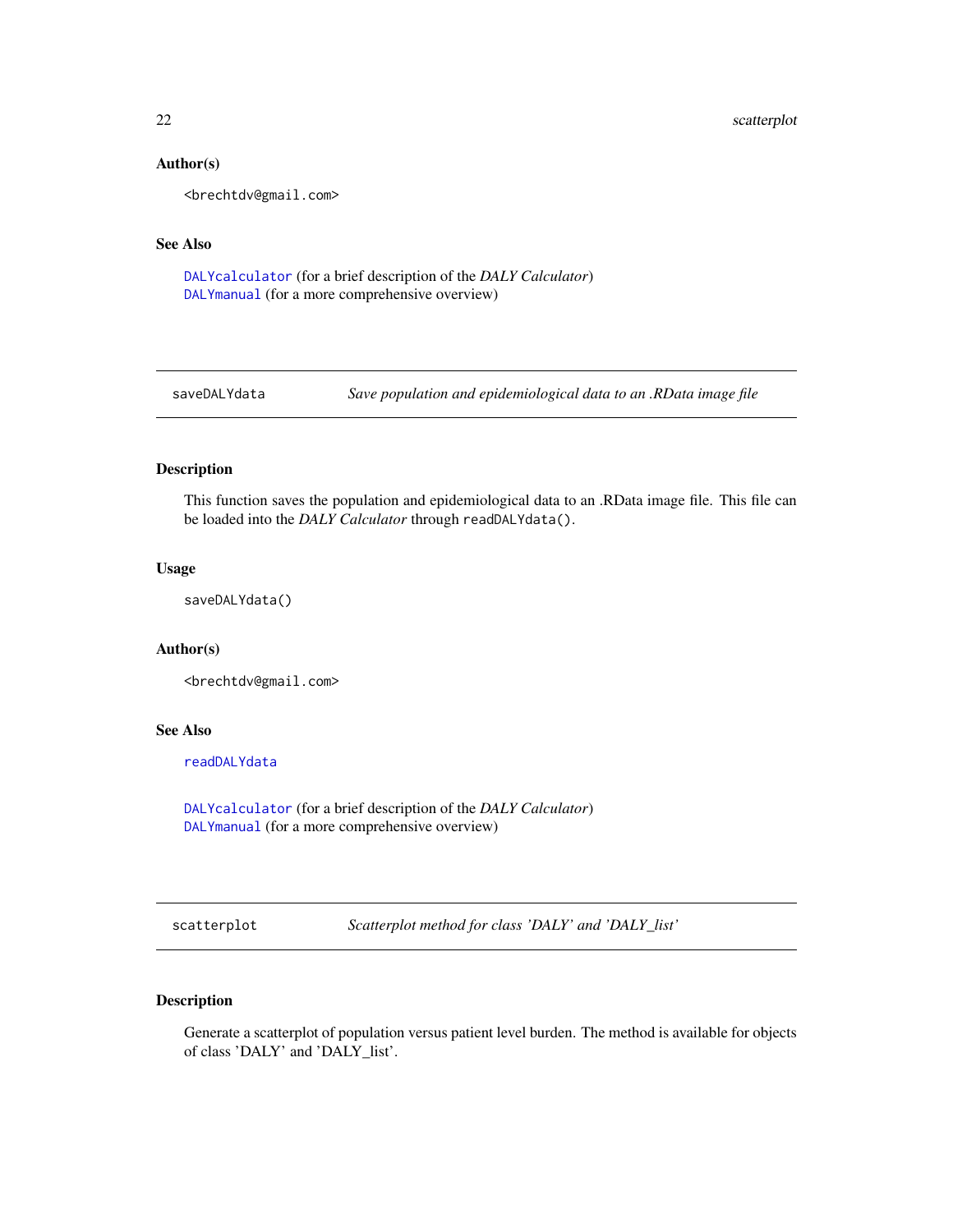# <span id="page-22-0"></span>scatterplot 23

#### Usage

```
## S3 method for class 'DALY'
scatteringAterplot(x, plot = c("DALY", "YLD", "YLL"), outcomes = TRUE,per = 1000, samples = 1000, pch = 16, col = NULL, legend = NULL,
         legend_pos = c("topright", "topleft", "bottomright", "bottomleft"), ...)
## S3 method for class 'DALY_list'
scatterplot(x, plot = c("DALY", "YLD", "YLL"),
            per = 1000, samples = 1000, pch = 16, col = NULL, legend = NULL,
         legend_pos = c("topright", "topleft", "bottomright", "bottomleft"), ...)
```
#### Arguments

| $\mathsf{x}$ | Object of class 'DALY' or 'DALY_list'                                                                                                                                                                      |
|--------------|------------------------------------------------------------------------------------------------------------------------------------------------------------------------------------------------------------|
| plot         | Which estimates should be plotted? Must be either "DALY", "YLD" or "YLL"                                                                                                                                   |
| outcomes     | Should different outcomes be plotted? Defaults to TRUE. If FALSE, aggregated<br>estimates are plotted                                                                                                      |
| per          | Denominator for population level burden. Defaults to 1000                                                                                                                                                  |
| samples      | Number of samples to plotted. Defaults to 1000                                                                                                                                                             |
| pch          | Plotting symbol. Defaults to $16$ (= solid circle). See pch for more info                                                                                                                                  |
| col          | Plotting color. Defaults to NULL, in which case the function tries to generate<br>distinctive rainbow colors                                                                                               |
| legend       | A character or expression vector of length $\geq 1$ to appear in the legend. De-<br>faults to NULL, in which case the legend names are derived from the plotted<br>objects; if FALSE, no legend is plotted |
| legend_pos   | The position of the legend, either "topright", "topleft", "bottomright" or<br>"bottomleft"                                                                                                                 |
| $\ddots$     | Additional arguments to be passed to plot                                                                                                                                                                  |

# Details

This function generates a scatterplot of the estimated burden at the population level (x-axis) versus the patient level (y-axis). Scatterplots can be generated of 'DALY' objects, to visualize the overall or outcome-specific burden; and of 'DALY\_list' objects, to compare the overall burden of, e.g., different diseases or different DALY calculation scenarios.

#### Author(s)

<brechtdv@gmail.com>

# See Also

[DALY\\_list](#page-8-1)

[plot.DALY](#page-17-1), [hist.DALY](#page-15-1)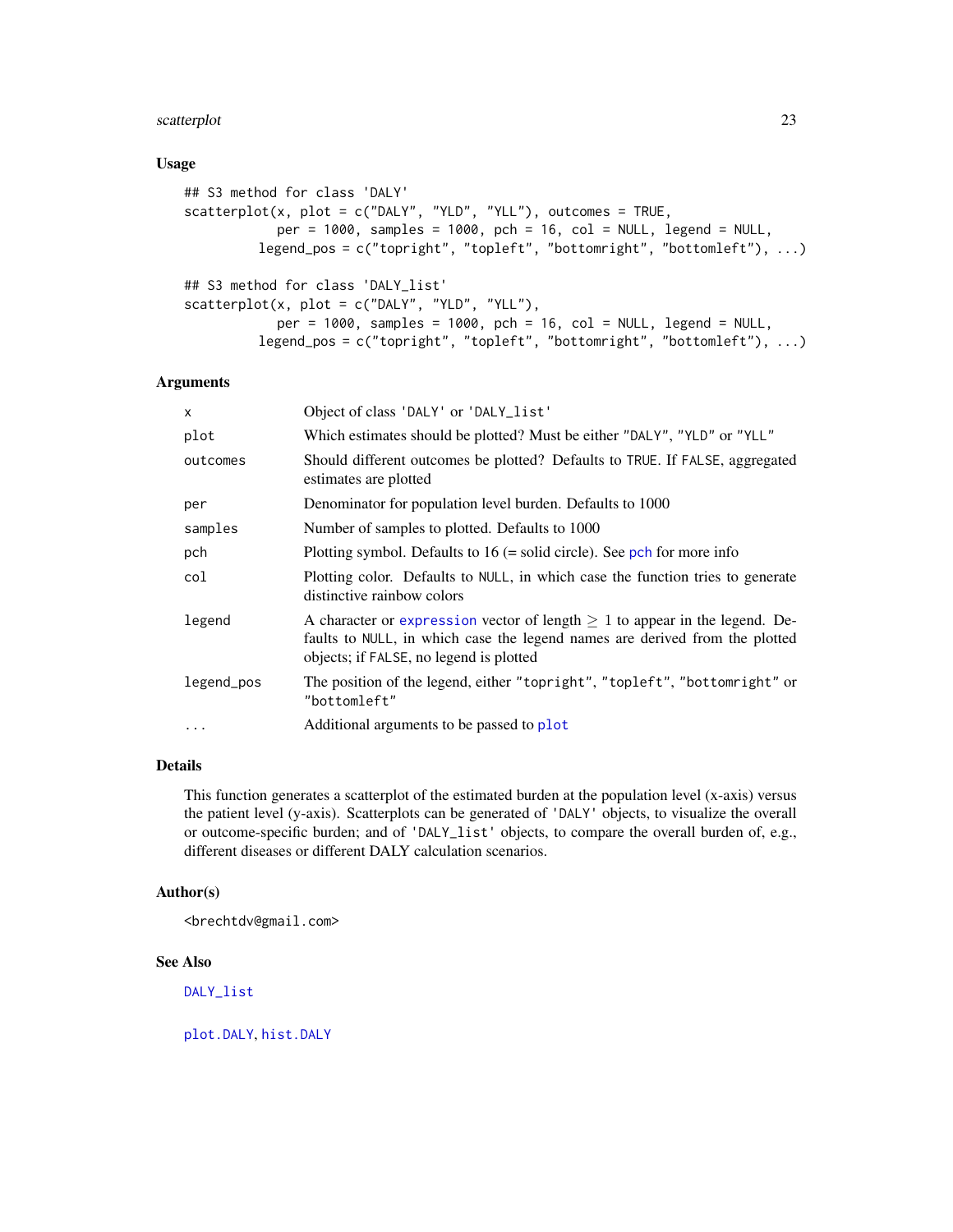#### <span id="page-23-0"></span>24 sensitivity and the contract of the contract of the contract of the contract of the contract of the contract of the contract of the contract of the contract of the contract of the contract of the contract of the contrac

[DALYcalculator](#page-4-1) (for a brief description of the *DALY Calculator*) [DALYmanual](#page-6-1) (for a more comprehensive overview)

# Examples

```
## Not run:
##= load toxoplasmosis example ============================
setDALYexample(2)
##= perform DALY calculation for different scenarios ======
toxo_00 \leq getDALY(aw = FALSE, dr = 0)toxo_03 \leq-getDALY(aw = FALSE, dr = 0.03)toxo_13 \leq - getDALY(aw = TRUE, dr = 0.03)
##= combine scenarios in 'DALY_list' ======================
toxo <- DALY_list(toxo_00, toxo_03, toxo_13)
##= plot YLL and YLL for toxo_00 ==========================
par(max = c(4, 4, 1, 1) + .5)par(mfrow = c(1, 2))scatterplot(toxo_00, plot = "YLL",
            outcomes = FALSE, legend = FALSE)
scatterplot(toxo_00, plot = "YLD",
           outcomes = FALSE, legend = FALSE)
##= plot all three scenarios ==============================
par(mfrow = c(1, 1))scatterplot(toxo,
            legend = c("DALY[0, 0]","DALY[0,0.03]",
                       "DALY[1,0.03]"),
            legend_pos = "topleft",
            log = "xy",main = "Scenario analysis")
## End(Not run)
```
<span id="page-23-1"></span>sensitivity *DALY sensitivity analysis*

# Description

This function performs a probabilistic global sensitivity analysis of the overall DALY estimate, based on standardized regression coefficients (method src) or partial correlation coefficients (method pcc). Actual or ranked values may be used, and for method src, coefficients or mapped values may be reported. See below for more details.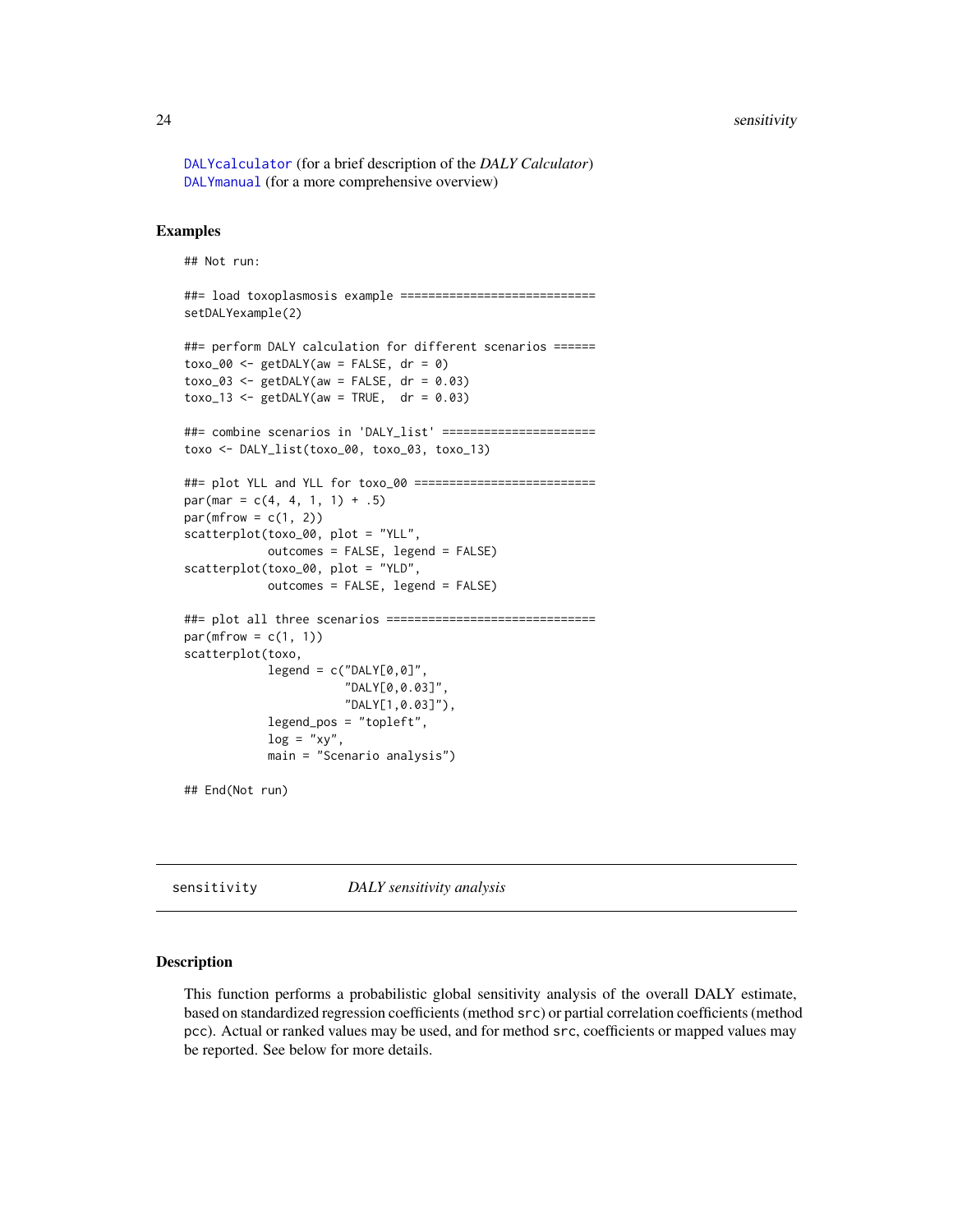#### <span id="page-24-0"></span>sensitivity 25

#### Usage

```
sensitivity(x, method = c("src", "pcc"), rank = FALSE, mapped = TRUE)## S3 method for class 'DALY_sensitivity'
print(x, digits = 3, signif_stars = getOption("show.signif.stars"), ...)
## S3 method for class 'DALY_sensitivity'
plot(x, alpha = 0.05, main = "Sensitivity analysis",
    show_values = FALSE, value_digits = 3, value_cex = 0.6, ...)
```
#### Arguments

| $\mathsf{x}$ | Object of class 'DALY', typically obtained from a call to getDALY        |
|--------------|--------------------------------------------------------------------------|
| method       | Sensitivity analysis method: "src" or "pcc". See below for details       |
| rank         | Should ranked values be used? Defaults to FALSE                          |
| mapped       | Should mapped regression coefficients be presented? Defaults to TRUE     |
| digits       | Number of decimals to be printed; defaults to 0                          |
| signif_stars | Should significance stars be printed?                                    |
| alpha        | Significance level for selecting significant variables; defaults to 0.05 |
| main         | Main title of tornado plot; defaults to "Sensitivity analysis"           |
| show_values  | Should values be plotted next to bars?; defaults to FALSE                |
| value_digits | Number of significant digits for plotted values; defaults to 3           |
| value_cex    | Size of plotted values; defaults to 0.6                                  |
| $\cdots$     | Additional arguments to be passed to methods                             |

#### Details

Sensitivity analysis studies how the uncertainty in the overall DALY estimate can be apportioned to the different sources of uncertainty in the input parameters. These results can therefore help to identify those input parameters that cause significant uncertainty in the overall DALY estimate and that therefore may be the focus of further research if one wishes to reduce the uncertainty in the overall estimate.

The sensitivity function implements a *probabilistic global* sensitivity analysis, in which the analysis is conducted over the full range of plausible input values (hence *global*), determined by the specified uncertainty distributions (hence *probabilistic*).

Specifying method = "src" will perform a linear regression-based sensitivity analysis. Here, the simulated overall DALY estimates will be regressed against the simulated values for the stochastic input parameters (using  $\text{Im}$ ). To facilitate comparison, the independent terms are standardized such that they are normally distributed with mean zero and standard deviation one (using [scale](#page-0-0)). The resulting regression coefficients are therefore referred to as *standardized* regression coefficients.

Argument rank specifies whether the regression should be performed on the actual values (rank = FALSE; default) or on the ranked values (rank = TRUE). Rank-based regression may be preferred when the relation between output and inputs is non-linear.  $R^2$  values smaller than 0.60 may be indicative of a poor fit of the default linear regression model.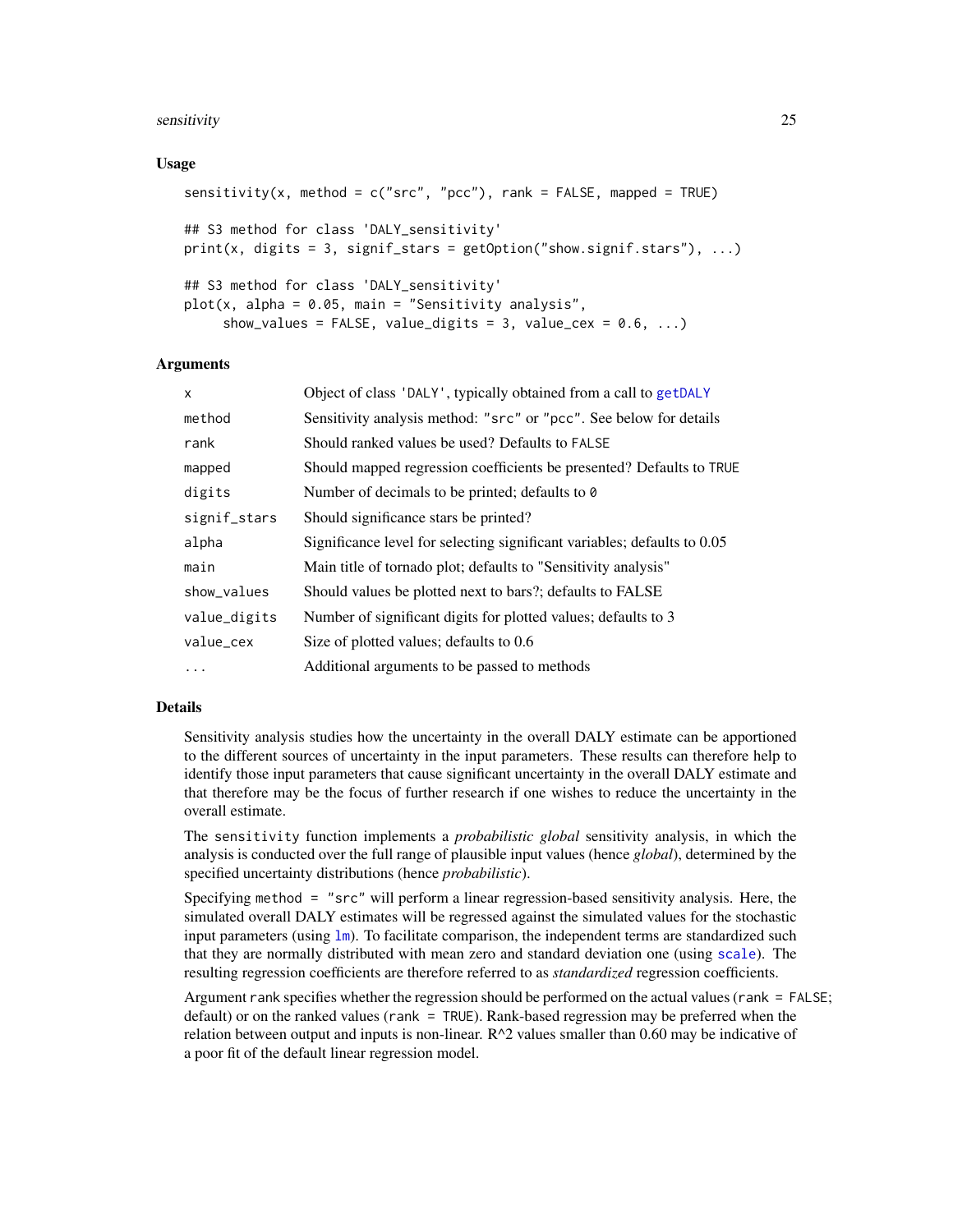<span id="page-25-0"></span>If mapped = TRUE, the dependent term is not standardized, such that the resulting *mapped* regression coefficients correspond to the change in overall DALY given one standard deviation change in the corresponding input parameter. If mapped = FALSE, the dependent term is standardized, such that the resulting *standardized* regression coefficients correspond to the number of standard deviations change in overall DALY given one standard deviation change in the corresponding input parameter.

Specifying method = "pcc" will calculate partial correlation coefficients for each of the input variables. Partial correlation coefficients represent the correlation between two variables when adjusting for other variables. In the presence of important interactions between input variables, partial correlation coefficients may be preferred over standardized regression coefficients.

Argument rank specifies whether the correlation should be calculated between the actual values (rank = FALSE; default) or between the ranked values (rank = TRUE).

Method plot can be used to generate a tornado plot of the significant input variables.

#### Value

An object of S3 class DALY\_sensitivity, containing the following two elements:

| method | List containing the specified values for method, rank and mapped                                                                                                                         |
|--------|------------------------------------------------------------------------------------------------------------------------------------------------------------------------------------------|
| out    | Either the output of summary. $\text{Im}$ (for method src), or a matrix with columns for<br>the partial correlation coefficients $(rho)$ and corresponding p-values (for method<br>pcc). |

#### Author(s)

<brechtdv@gmail.com>

#### References

- Vose D (2000). *Risk analysis: a quantitative guide*. John Wiley & Sons.
- Saltelli A, Chan K, Scott EM (2000). *Sensitivity analysis*. John Wiley & Sons.

#### See Also

Package sensitivity (<https://cran.r-project.org/package=sensitivity>), for more advanced sensitivity analysis methods.

[getDALY](#page-13-1) [lm](#page-0-0) [cor.test](#page-0-0)

# Examples

## Not run:

##= load NCC example ====================================== setDALYexample(1)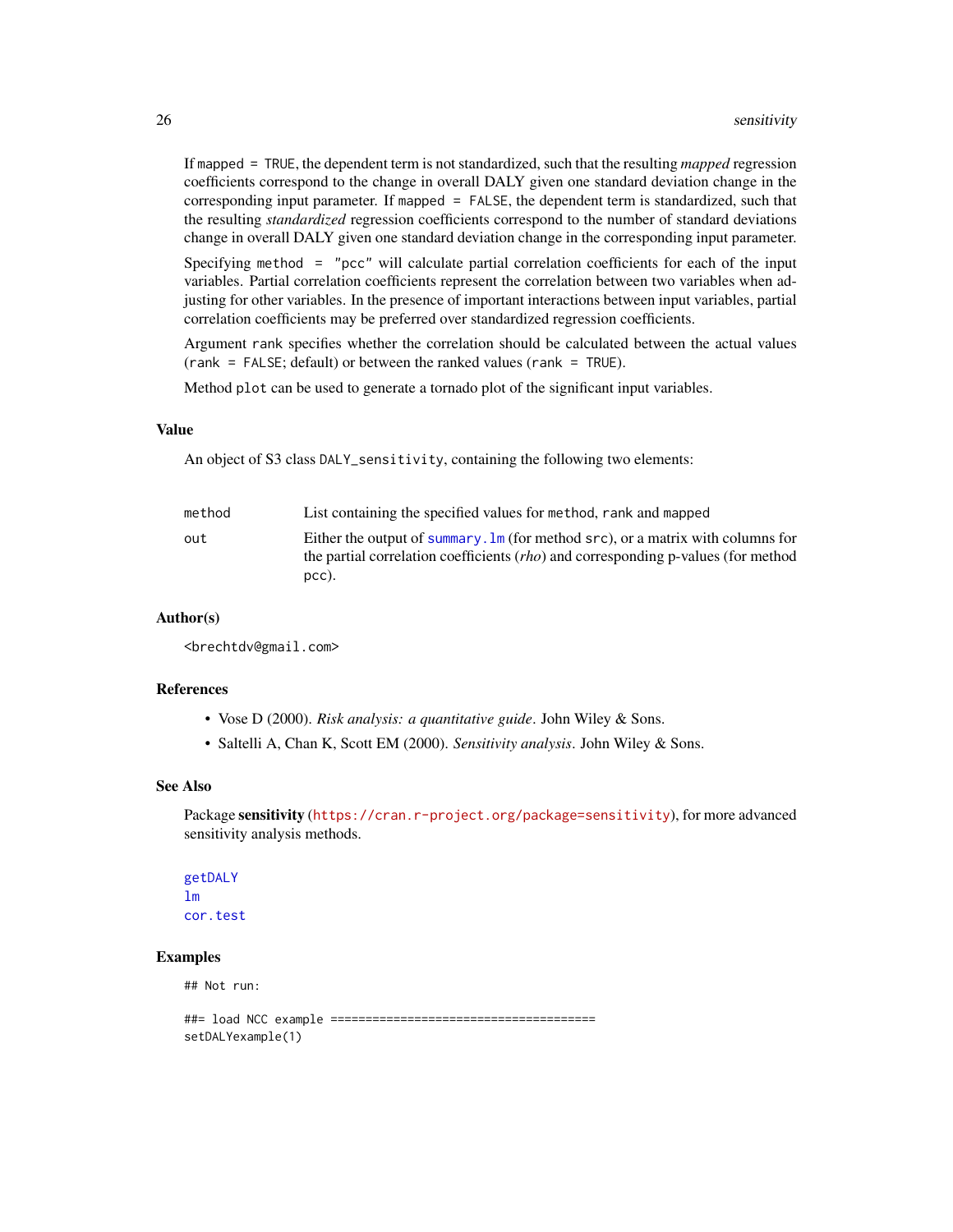```
##= perform DALY calculation, store results in 'x' ========
x \leftarrow getDALY()##= perform DALY sensitivity analysis =====================
## default sensitivity analysis
sa <- sensitivity(x)
print(sa)
## tornado plot of default sensitivity analysis
plot(sa, show_values = TRUE)
## standardized regression coefficients -------------------
sensitivity(x, method = "src", rank = FALSE, mapped = TRUE)sensitivity(x, method = "src", rank = FALSE, mapped = FALSE)## standardized rank regression coefficients --------------
sensitivity(x, method = "src", rank = TRUE, mapped = TRUE)
sensitivity(x, method = "src", rank = TRUE, mapped = FALSE)## partial correlation coefficients -----------------------
sensitivity(x, method = "pcc", rank = FALSE)## partial rank correlation coefficients ------------------
sensitivity(x, method = "pcc", rank = FALSE)
## End(Not run)
```
<span id="page-26-1"></span>setDALYexample *Load one of the two built-in DALY calculation examples*

#### Description

This function resets the *DALY Calculator* (through [reset](#page-20-2)), and loads one of the two built-in DALY calculation examples (through [readDALYdata](#page-20-1)):

- 1. Neurocysticercosis in West-Cameroon
- 2. Congenital Toxoplasmosis in the Netherlands

#### Usage

```
setDALYexample(example)
```
#### Arguments

| example | This argument takes value '1' for the Neurocystic ercosis example, and value '2' |
|---------|----------------------------------------------------------------------------------|
|         | for the Toxoplasmosis example                                                    |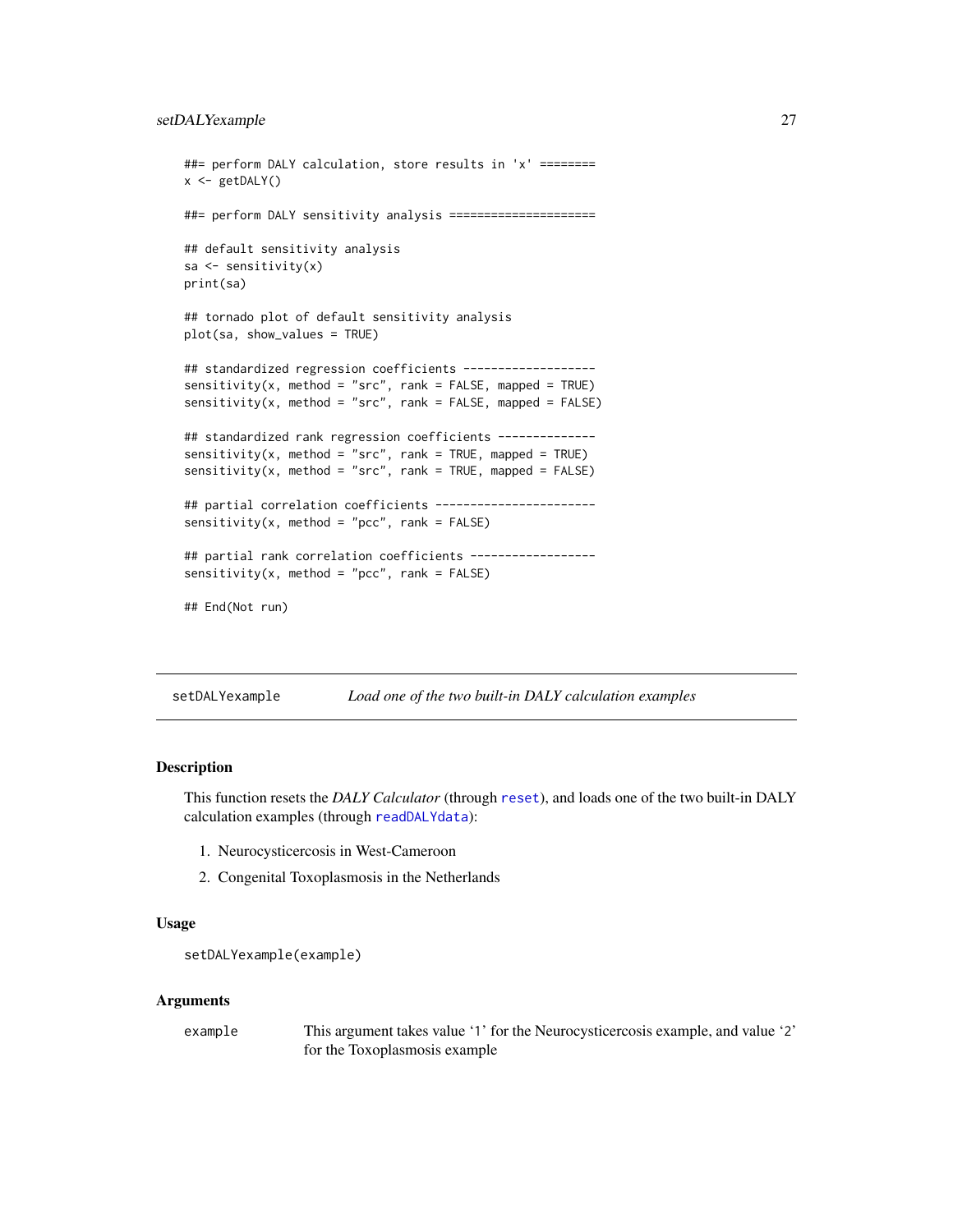#### 28 setData and the setData and the setData and the setData and the setData and the setData and the setData and the setData

# Author(s)

<brechtdv@gmail.com>

# See Also

[DALY\\_Neurocysticercosis](#page-9-1), [DALY\\_Toxoplasmosis](#page-11-1), [readDALYdata](#page-20-1)

[DALYcalculator](#page-4-1) (for a brief description of the *DALY Calculator*) [DALYmanual](#page-6-1) (for a more comprehensive overview)

<span id="page-27-1"></span>setData *Open a data input window*

# Description

This function opens a data window where the input parameters (with corresponding distributions and stratification levels) for one of the disease categories or outcomes can be entered.

#### Usage

setData(n)

# Arguments

n Integer, corresponding to the health outcome to be set

# Author(s)

<brechtdv@gmail.com>

# See Also

[DALYcalculator](#page-4-1) (for a brief description of the *DALY Calculator*) [DALYmanual](#page-6-1) (for a more comprehensive overview)

<span id="page-27-0"></span>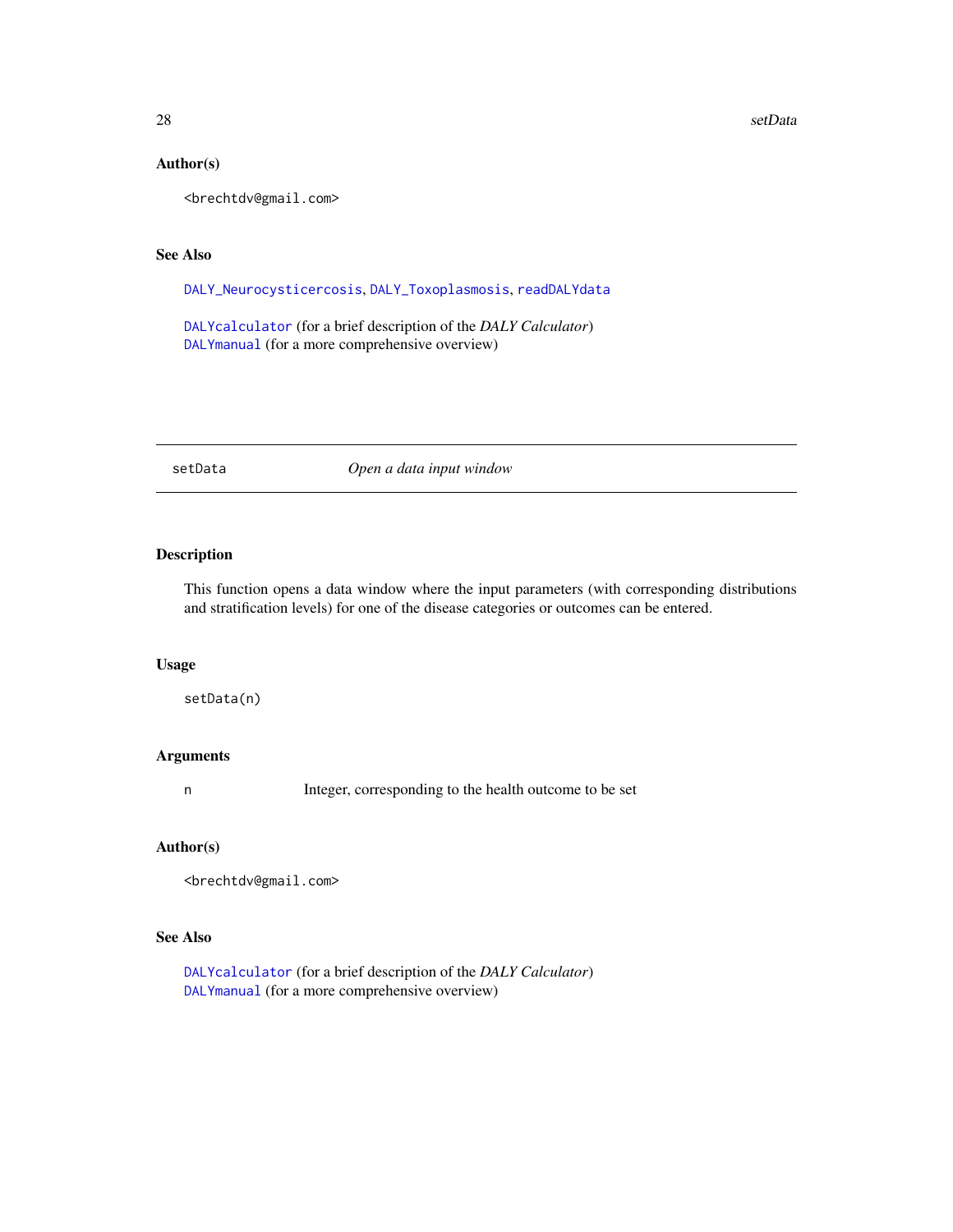<span id="page-28-1"></span><span id="page-28-0"></span>

# Description

This function opens the 'Life Expectancy' window, where the life expectancy table can be customized. The default life expectancy table is the GBD2010 standard life expectancy table. Alternative standard life expectancy tables may be selected via the 'Life Expectancy' window or via function [setStdLE](#page-29-1).

#### Usage

setLifeExp()

#### Details

The DALY Calculator provides three standard life expectancy tables:

- 1. GBD1990: the Coale and Demeny model life-table West, level 26 and 25, which has a life expectancy at birth of 80 for males and 82.5 for females (Murray, 1994);
- 2. GBD2010 (*default*): the synthetic standard life expectancy introduced for the GBD 2010 study, with a life expectancy at birth of 86 for both males and females;
- 3. WHO/GHE: the projected frontier life expectancy for the year 2050, used for the WHO Global Health Estimates, with a life expectancy at birth of 92 for both males and females.

#### Author(s)

<brechtdv@gmail.com>

# See Also

# [setStdLE](#page-29-1)

[DALYcalculator](#page-4-1) (for a brief description of the *DALY Calculator*) [DALYmanual](#page-6-1) (for a more comprehensive overview)

<span id="page-28-2"></span>setPop *Open the 'Population' window*

# Description

This function opens the 'Population' window, where the population under study can be entered, stratified by sex and age group.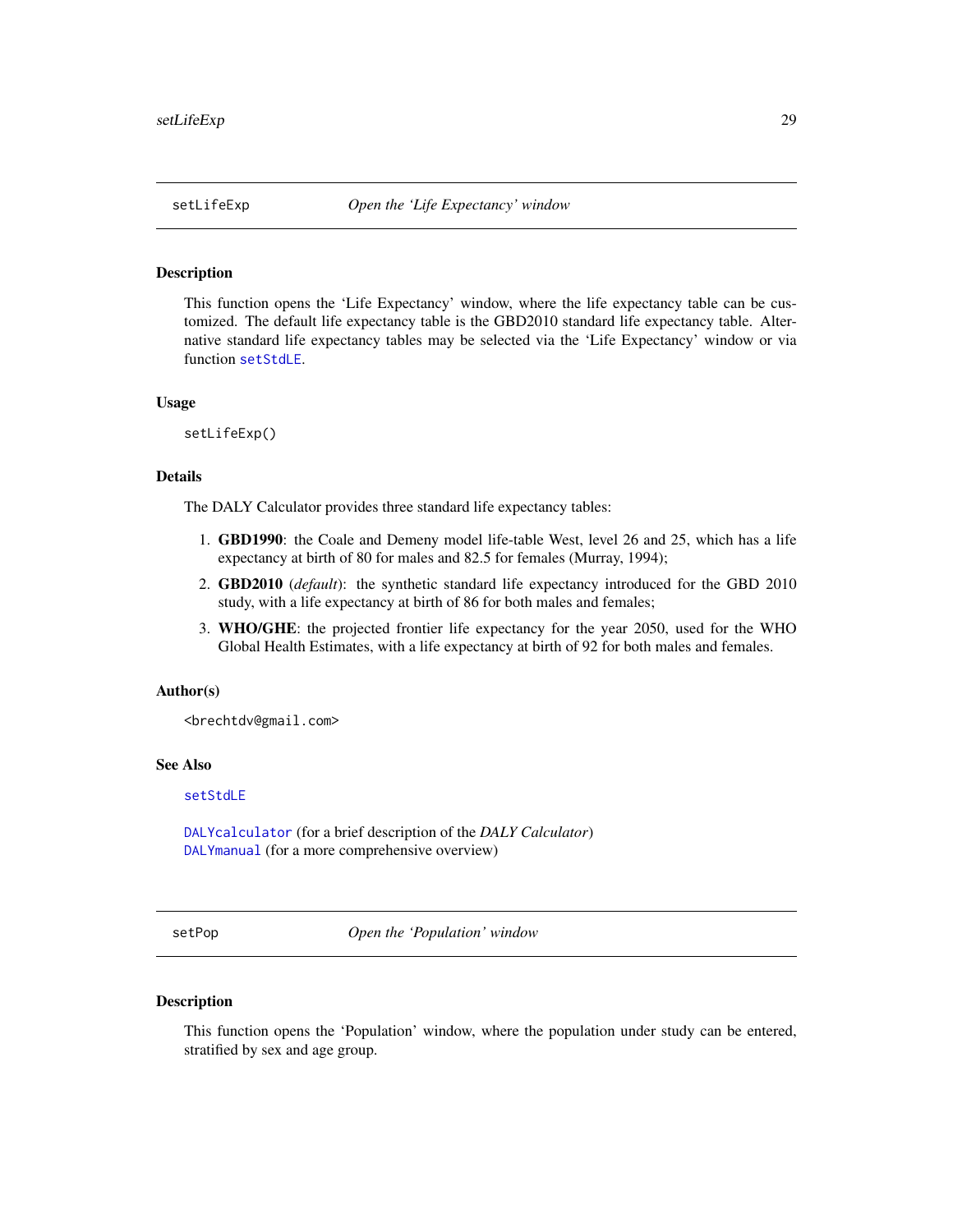#### Usage

setPop()

# Author(s)

<brechtdv@gmail.com>

#### See Also

[DALYcalculator](#page-4-1) (for a brief description of the *DALY Calculator*) [DALYmanual](#page-6-1) (for a more comprehensive overview)

<span id="page-29-1"></span>setStdLE *Set the 'Life Expectancy' table to a standard life expectancy table*

#### Description

This function sets the 'Life Expectancy' table to a standard life expectancy for DALY calculation. The default standard life expectancy table is the synthetic life table introduced for the GBD 2010 study. Other options include the Coale and Demeny model life table West (introduced for GBD 1990 study), and the frontier life expectancy table used for the WHO Global Health Estimates.

#### Usage

setStdLE(table = NULL)

#### Arguments

table The required standard life expectancy table – i.e., one of: c("GBD2010", "GBD1990", "WHO/GHE"); when set to NULL, the value is taken from the GUI.

# Details

The DALY Calculator provides three standard life expectancy tables:

- 1. GBD1990: the Coale and Demeny model life-table West, level 26 and 25, which has a life expectancy at birth of 80 for males and 82.5 for females (Murray, 1994);
- 2. GBD2010 (*default*): the synthetic standard life expectancy introduced for the GBD 2010 study, with a life expectancy at birth of 86 for both males and females;
- 3. WHO/GHE: the projected frontier life expectancy for the year 2050, used for the WHO Global Health Estimates, with a life expectancy at birth of 92 for both males and females.

#### Author(s)

<brechtdv@gmail.com>

<span id="page-29-0"></span>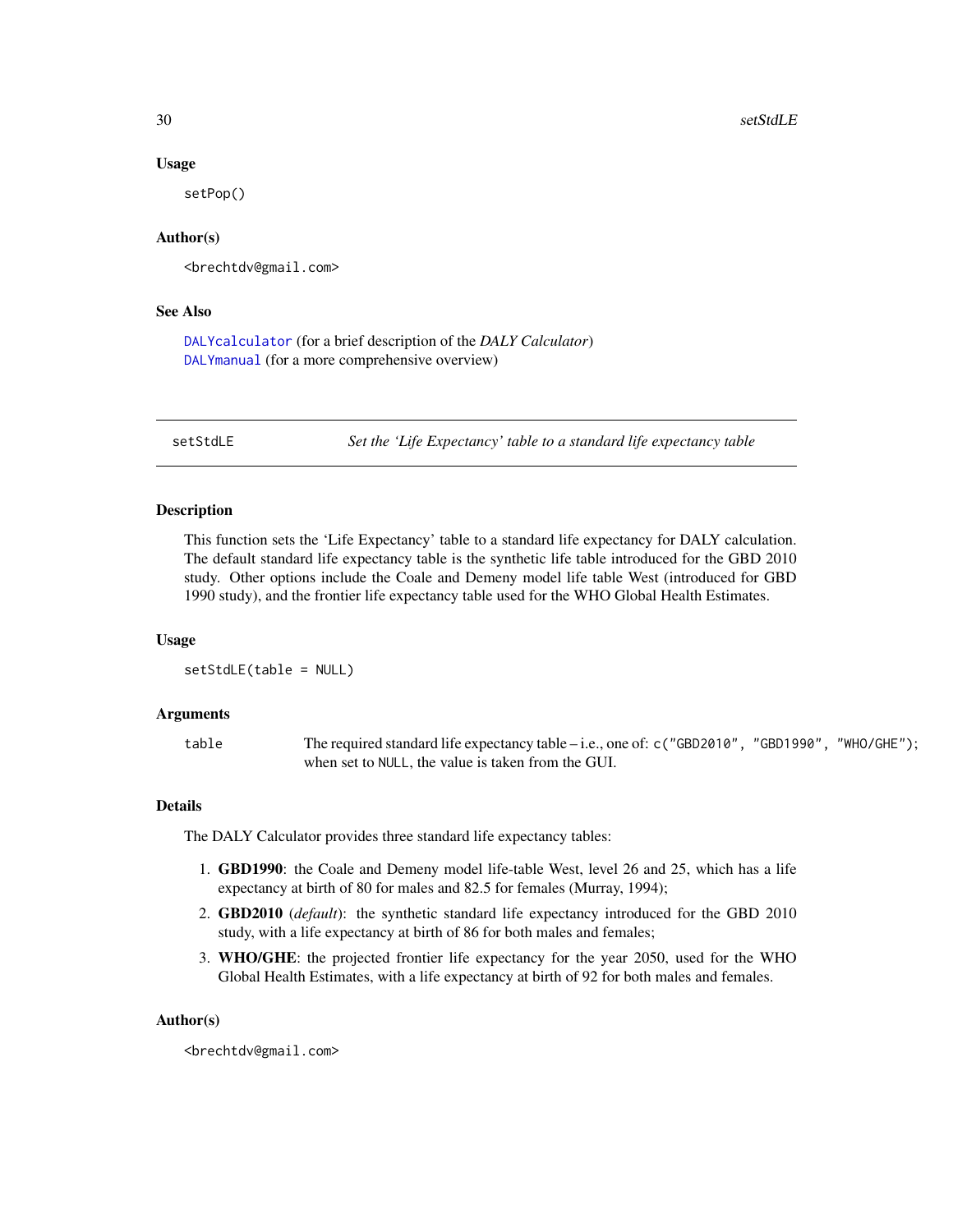# <span id="page-30-0"></span>summary.DALY 31

#### References

• Devleesschauwer B, et al. (2014). Calculating Disability-Adjusted Life Years to quantify burden of disease. *International Journal of Public Health 59,* 565-569. [http://dx.doi.](http://dx.doi.org/10.1007/s00038-014-0552-z) [org/10.1007/s00038-014-0552-z](http://dx.doi.org/10.1007/s00038-014-0552-z)

# See Also

[setLifeExp](#page-28-1)

[DALYcalculator](#page-4-1) (for a brief description of the *DALY Calculator*) [DALYmanual](#page-6-1) (for a more comprehensive overview)

<span id="page-30-1"></span>summary.DALY *Summary method for class 'DALY'*

#### Description

Print summary of *DALY Calculator* output per age/sex class.

#### Usage

```
## S3 method for class 'DALY'
summary(object, relative = FALSE, outcomes = FALSE,
        digits = 0, \ldots)
```
#### Arguments

| object   | Object of class 'DALY'                              |
|----------|-----------------------------------------------------|
| relative | Show results per 1000 population? See details below |
| outcomes | Show results per outcome? See details below         |
| digits   | Number of decimals to be printed; defaults to 0     |
|          | Additional arguments to be passed to summary        |

### Details

The standard summary method gives the *absolute* number of DALYs, YLDs, YLLs, cases and deaths. By specifying relative = TRUE, the number of DALYs, YLDs, YLLs, cases and deaths per 1,000 population will be shown.

The standard summary method gives the number of DALYs, YLDs, YLLs, cases and deaths *aggregated over all health outcomes*. By specifying outcomes = TRUE, the number of DALYs, YLDs, YLLs, cases and deaths for each outcome will be shown as well.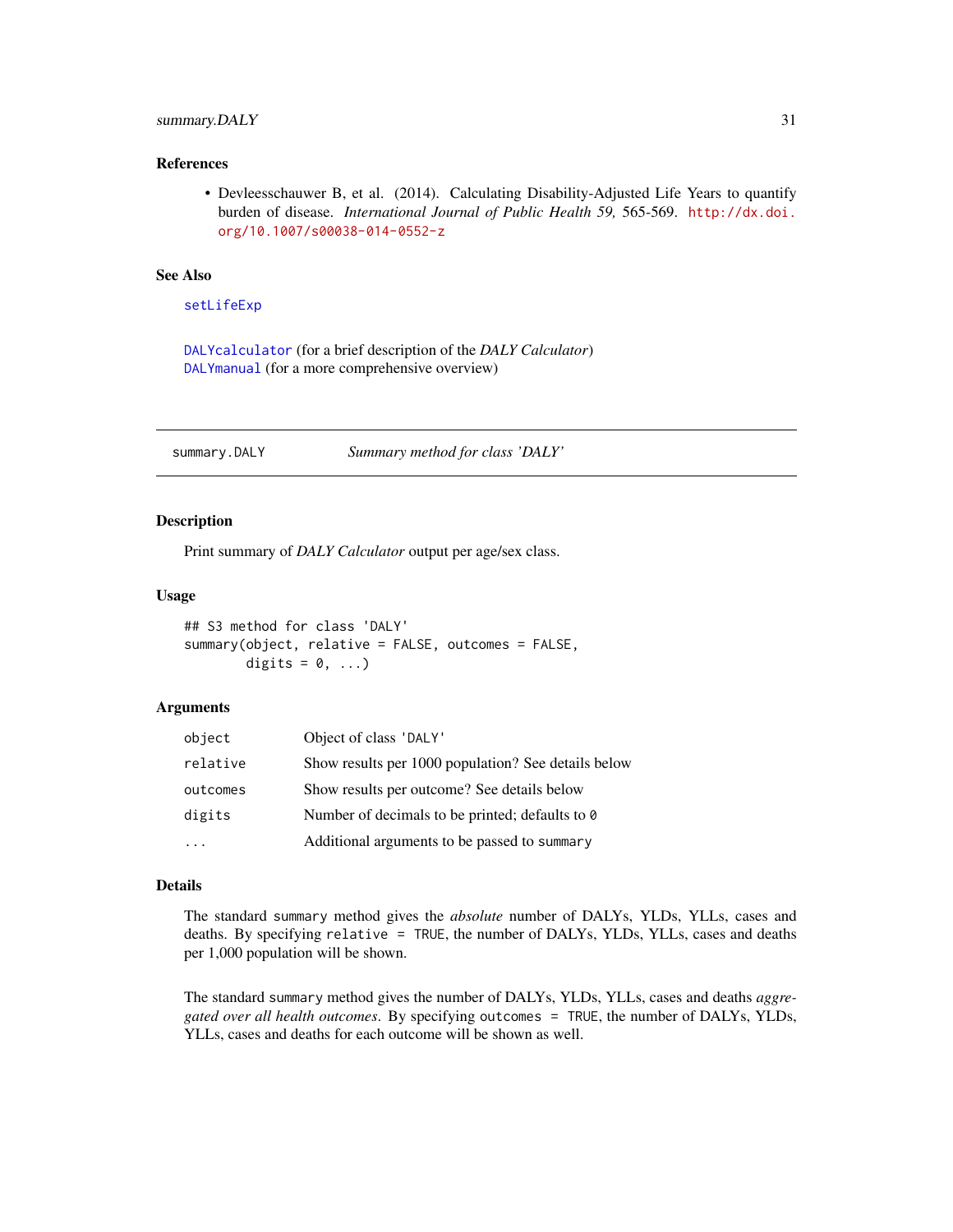### <span id="page-31-0"></span>Value

summary.DALY returns a list containg the following elements:

| total    | Matrix containing mean, median and prob credible interval of total DALYs,<br>YLDs, YLLs, cases and deaths |
|----------|-----------------------------------------------------------------------------------------------------------|
| outcomes | Named list, containing matrices of DALYs, YLDs, YLLs, cases and deaths for<br>each health outcome         |
| pct      | Vector of contribution of YLDs and YLLs to overall DALYs                                                  |

#### Author(s)

<brechtdv@gmail.com>

# See Also

[print.DALY](#page-18-1), [aggregate.DALY](#page-2-1)

[DALYcalculator](#page-4-1) (for a brief description of the *DALY Calculator*) [DALYmanual](#page-6-1) (for a more comprehensive overview)

#### Examples

## Not run:

##= load the NCC example =================================== setDALYexample(1)

##= perform DALY calculation, store results in 'x' ======== x <- getDALY()

```
##= view the DALY calculation results =====================
summary(x) # absolute, total =============
summary(x, relative = TRUE) # relative (ie, per 1000) ====
summary(x, outcomes = TRUE) # outcome-wise ===============
```
## End(Not run)